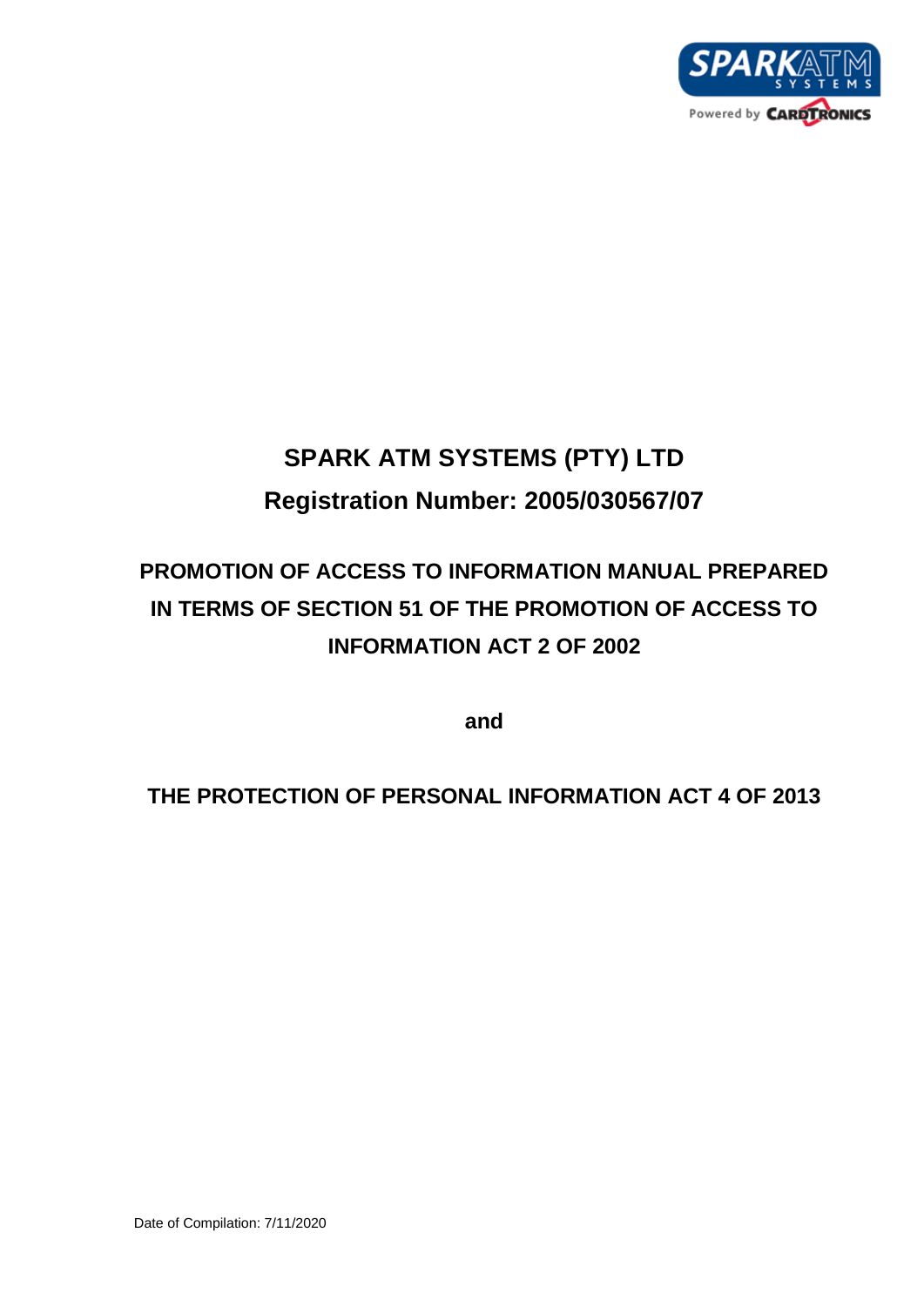

# **TABLE OF CONTENTS**

| <b>ITEM</b>     |                                                             | <b>PAGE</b> |
|-----------------|-------------------------------------------------------------|-------------|
| 1.              | <b>PURPOSE AND DEFINITIONS</b>                              | 3           |
| 2.              | <b>INTRODUCTION AND SPARK'S CONTACT DETAILS</b>             | 4           |
| 3.              | GUIDE PUBLISHED BY SOUTH AFRICAN HUMAN RIGHTS COMMISSION    | 5           |
| 4.              | <b>RECORDS AVAILABLE IN TERMS OF OTHER LEGISLATION</b>      | 5           |
| 5.              | ACCESS TO RECORDS HELD BY SPARK AND GROUNDS FOR REFUSAL     | 6           |
| 6.              | <b>AUTOMATIC ACCESS TO RECORDS HELD BY SPARK</b>            | 7           |
| 7.              | <b>PROCEDURE FOR REQUESTING ACCESS TO SPARK'S RECORDS</b>   | 7           |
| 8.              | <b>INFORMATION OR RECORDS NOT FOUND</b>                     | 9           |
| 9.              | REMEDIES AVAILABLE TO THE REQUESTER UPON REFUSAL OF         |             |
|                 | A REQUEST FOR ACCESS IN TERMS OF PAIA                       | 9           |
| 10 <sub>1</sub> | <b>AVAILIBILITY OF MANUAL</b>                               | 9           |
| 11.             | <b>PROTECTION OF PERSONAL INFORMATION THAT IS PROCESSED</b> |             |
|                 | <b>BY SPARK</b>                                             | 10          |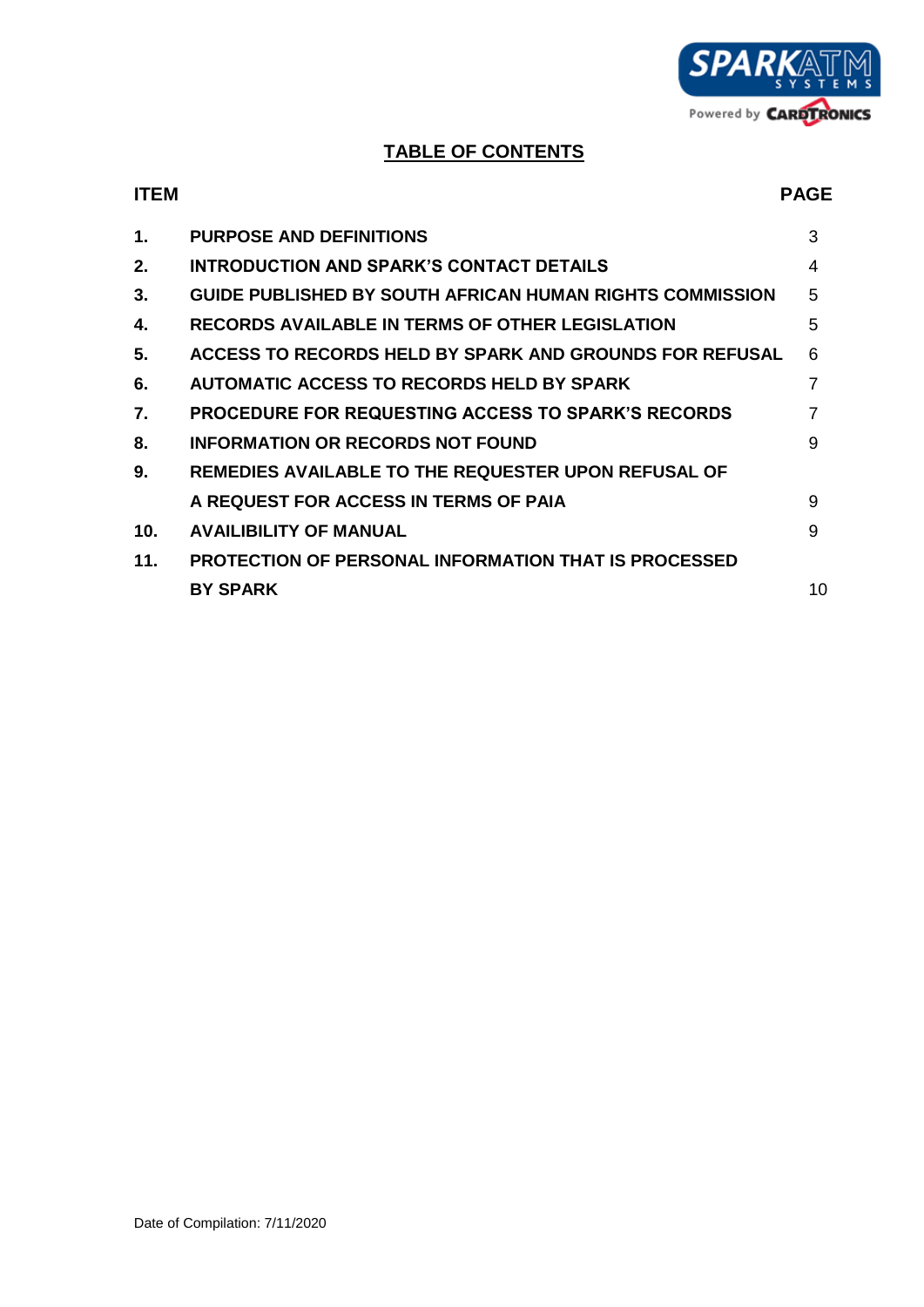# 1. **PURPOSE AND DEFINITIONS**

- 1.1 PAIA and POPIA give effect to the constitutional right of access to any information in records held by public or private bodies that is required for the exercise or protection of any rights. PAIA sets out the requisite procedural issues attached to such request, the requirements which such request must meet as well as the grounds for refusal or partial refusal of such request.
- 1.2 This manual is intended to assist a Requester regarding the procedures to follow in order to request access to information to which the Requester may be entitled in terms of PAIA and POPIA. A Requester has the right to submit a request, after providing adequate proof of identity and after payment of any fee required by law (if applicable) under Annexure "**A**".
- 1.3 PAIA and POPIA recognise that the right of access to information cannot be unlimited and should be subject to justifiable limitations, including, but not limited to:
	- 1.3.1 limitations aimed at the reasonable protection of privacy;
	- 1.3.2 commercial confidentiality; and
	- 1.3.3 effective, efficient and good governance;

and in a manner which balances that right with any other rights, including such rights contained in the Bill of Rights in the Constitution of the Republic of South Africa, Act 108 of 1996, as amended and POPIA.

- 1.4 This right of access may not be used to access records under criminal or civil proceedings, or where such proceedings have commenced.
- 1.5 For the purposes of this manual, unless the context indicates the contrary:
- 1.5.1 "**Access Fee**" means a variable fee prescribed for the purposes of section 54(6) of PAIA and set out in the attached schedule marked "**A**";
- 1.5.2 **"Conditions for Lawful Processing"** means the conditions for the lawful processing of Personal Information as fully set out in chapter 3 of POPIA;
- 1.5.3 **"Data Subject"** has the meaning ascribed thereto in section 1 of POPIA;
- 1.5.4 "**Head**" means the head of Spark as defined in section 1 of PAIA and referred to in paragraph 2.3;
- 1.5.5 **"Information Officer"** means Spark's Head as defined in section 1 of POPIA and referred to in paragraph 2.3;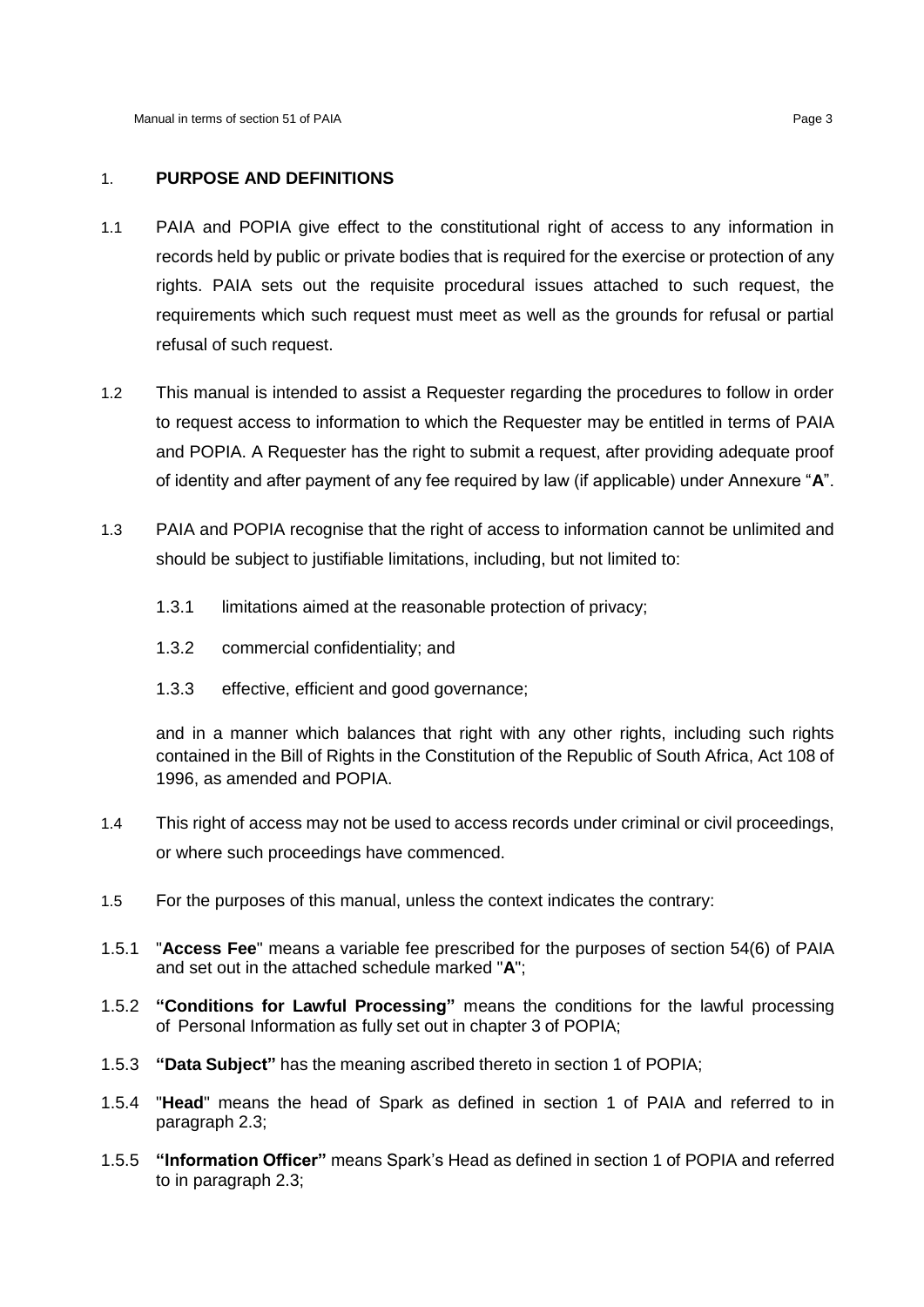- 1.5.6 **"PAIA"** means the Promotion of Access to Information Act, No 2 of 2000, as amended and replaced from time to time;
- 1.5.7 **"Personal Information**" has the meaning ascribed thereto in section 1 of POPIA;
- 1.5.8 **"Personal Requester**" means a Requester requesting access to a record containing personal information relating to the Requester;
- 1.5.9 "**POPIA**" means the Protection of Personal Information Act, No 4 of 2013;
- 1.5.10 "**Processing**" has the meaning ascribed thereto in section 1 of POPIA;
- 1.5.11 "**Private Body**" means Spark;
- 1.5.12 "**Record**" has the meaning ascribed thereto in section 1 of PAIA and includes Personal Information;
- 1.5.13 **"Responsible Party"** has the meaning ascribed thereto in section 1 of POPIA;
- 1.5.14 "**Requester**" means a person making a request in terms of PAIA for access to information held by Spark, or any person acting on behalf of such a person;
- 1.5.15 **"Request Fee**" means a fixed fee payable by a Requester (other than a Personal Requester) in terms of section 54(1) of PAIA, set out in "**A**";
- 1.5.16 "**SAHRC**" means the South African Human Rights Commission;
- 1.5.17 **"Spark"** means Spark ATM Systems (Pty) Ltd (registration number: 2005/030567/07), a private company duly registered and incorporated in accordance with the company laws of the Republic of South Africa and having its principal place of business situated at Spark House, 31 Transvaal Street, Paarden Eiland, Cape Town, 7405.
- 1.6 This manual supercedes and replaces all prior manuals prepared by Spark in terms of section 51 of PAIA.

#### <span id="page-3-0"></span>2. **INTRODUCTION AND SPARK'S CONTACT DETAILS**

- 2.1 Spark is South Africa's leading independent ATM deployer whom imports, distributes, sells and leases automated teller machines ("ATMs"). Spark was acquired by Cardtronics (NASDAQ: CATM) ("Cardtronics") in January 2017.
- 2.2 Directors

Mr Marc Christopher Terry Mr David Edward Bolton Mr William Peter John Davies Mr Russel David Berman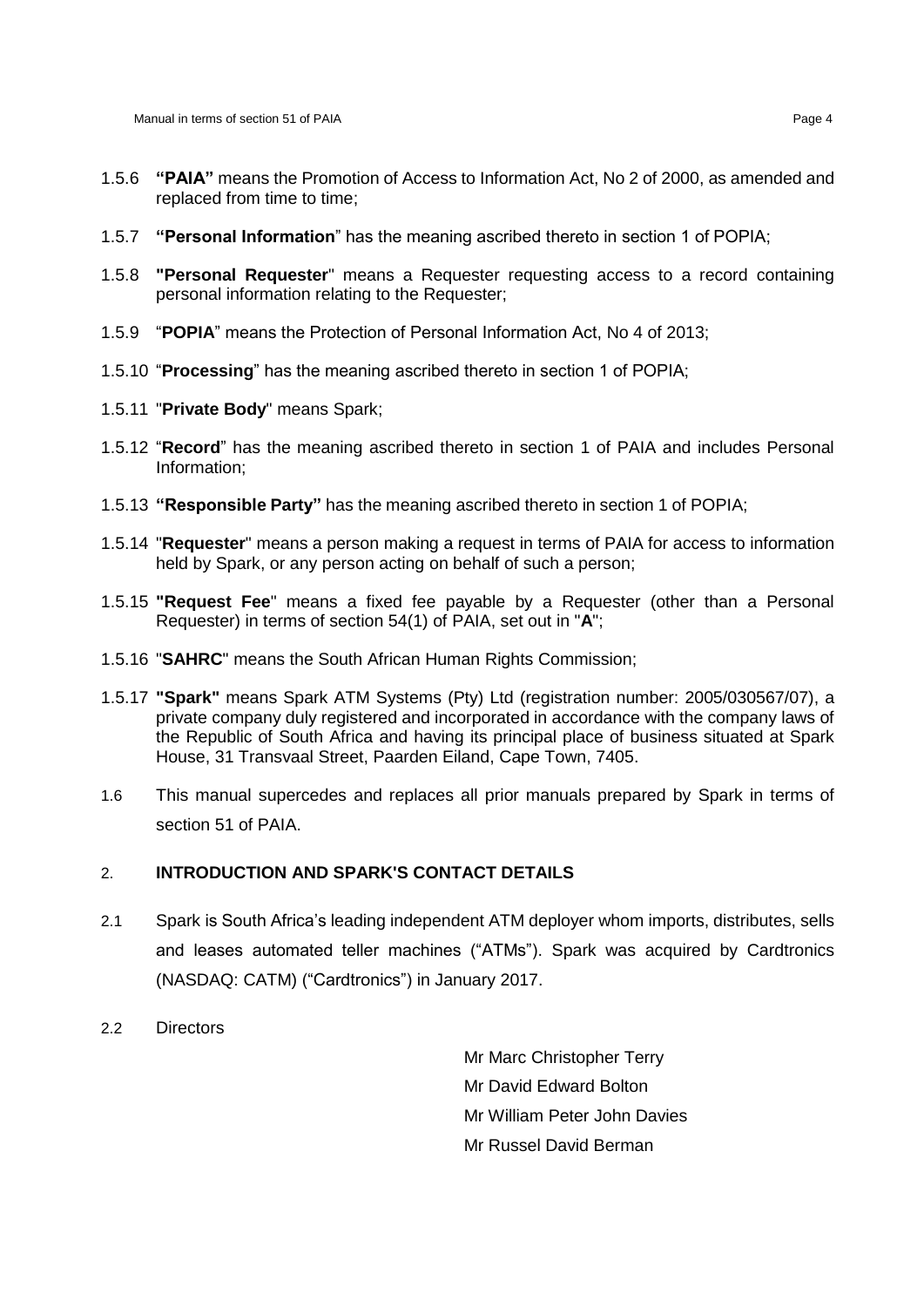| 2.3 | Head of Spark /<br>Information Officer | Mr Russel David Berman                                                                           |
|-----|----------------------------------------|--------------------------------------------------------------------------------------------------|
| 2.4 | Spark's postal address:                | <b>PO Box 101</b><br>Paarden Eiland<br>Cape Town<br>7420<br>South Africa                         |
| 2.5 | Spark's physical address:              | <b>Spark House</b><br>31 Transvaal Street<br>Paarden Eiland<br>Cape Town<br>7405<br>South Africa |
| 2.6 | Deputy Information Officer:            | Mr Evan Glover                                                                                   |
|     | Email address:                         | Office.Privacy@ncr.com                                                                           |

# 3. **GUIDE PUBLISHED BY SOUTH AFRICAN HUMAN RIGHTS COMMISSION**

- 3.1 The SAHRC has compiled a guide in terms of section 10 of PAIA, which guide contains such information that may be relevant to a Requester who wishes to exercise any right contemplated in PAIA.
- 3.2 Requests in terms of PAIA shall be made in accordance with prescribed procedures set out in paragraph 7 below.
- 3.3 The guide is available for inspection *inter alia* at the offices of the SAHRC, Braampark Forum 3, 33 Hoofd Street, Braamfontein, and on its website at [www.sahrc.org.za](http://www.sahrc.org.za/)

# 4. **RECORDS AVAILABLE IN TERMS OF OTHER LEGISLATION**

4.1 Where required to do so, Spark keeps records of information to the extent required by the legislation, including but not limited to, the legislation attached to this manual marked Annexure "**C**".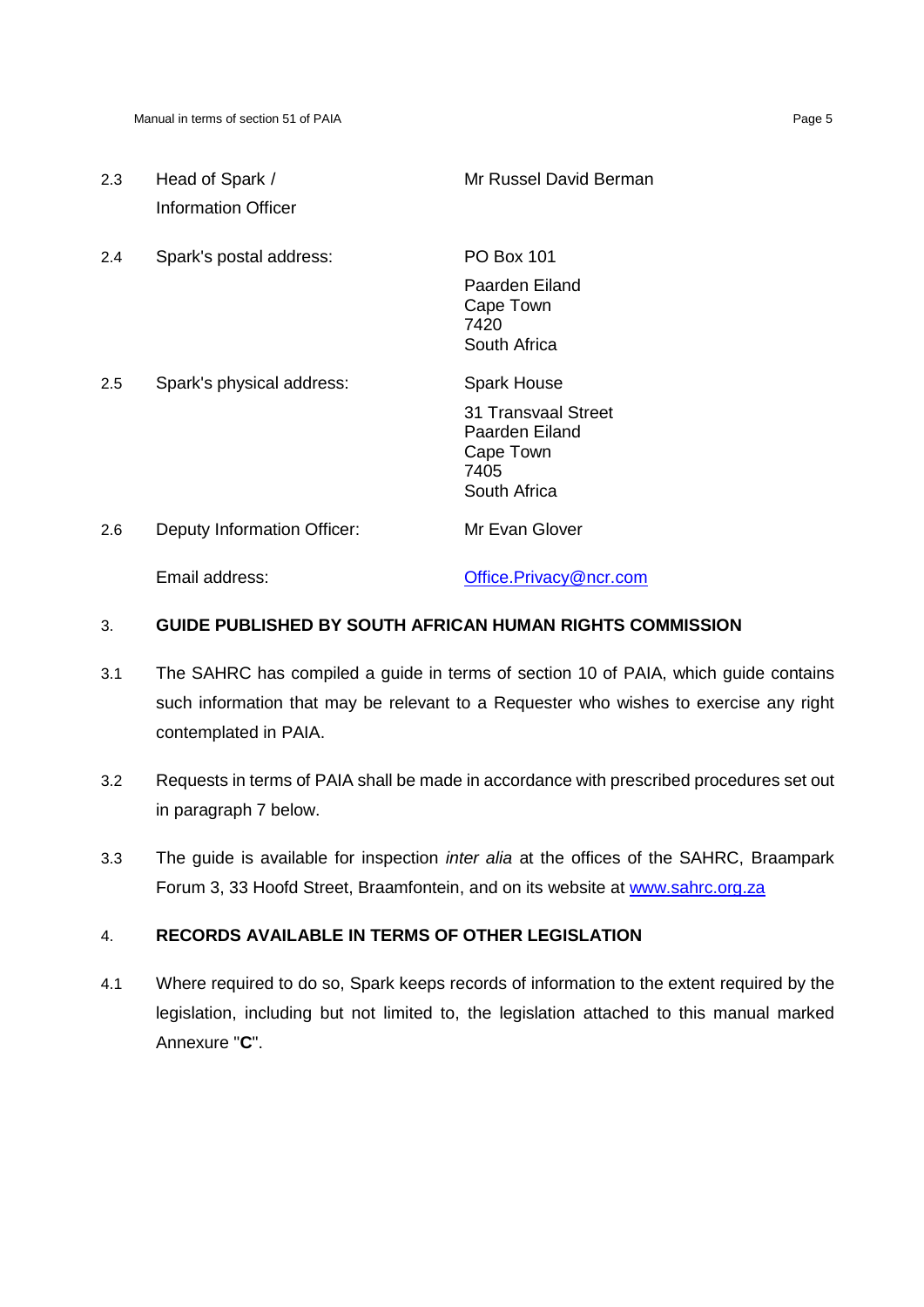# 5. **ACCESS TO RECORDS HELD BY SPARK AND GROUNDS FOR REFUSAL OF ACCESS TO RECORDS IN TERMS OF PAIA**

- 5.1 To assist a Requester to determine the records or information to which it requires access, Spark has classified and grouped its records and information attached to this manual marked Annexure "**D**".
- 5.2 Please note that a Requester is not automatically allowed to access these records. Access may be refused in accordance with the provisions of sections 63 to 69 of PAIA.
- 5.3 The following are the grounds on which Spark may, subject to the exceptions contained in Chapter 4 of PAIA, refuse a Request for Access in accordance with Chapter 4 of PAIA:
- 5.3.1 mandatory protection of the privacy of a third party who is a natural person, including a deceased person, where such disclosure of Personal Information would be unreasonable;
- 5.3.2 mandatory protection of the commercial information of a third party, if the Records contain:
	- 5.3.2.1 trade secrets of that third party;
	- 5.3.2.2 financial, commercial, scientific or technical information of the third party, the disclosure of which could likely cause harm to the financial or commercial interests of that third party; and/or
	- 5.3.2.3 information disclosed in confidence by a third party to Spark, the disclosure of which could put that third party at a disadvantage in contractual or other negotiations or prejudice the third party in commercial competition;
- 5.3.3 mandatory protection of confidential information of third parties if it is protected in terms of any agreement;
- 5.3.4 mandatory protection of the safety of individuals and the protection of property;
- 5.3.5 mandatory protection of Records that would be regarded as privileged in legal proceedings;
- 5.3.6 protection of the commercial information of Spark, which may include:
	- 5.3.6.1 trade secrets;
	- 5.3.6.2 financial/commercial, scientific or technical information, the disclosure of which could likely cause harm to the financial or commercial interests of Spark;
	- 5.3.6.3 information which, if disclosed, could put Spark at a disadvantage in contractual or other negotiations or prejudice Spark in commercial competition; and/or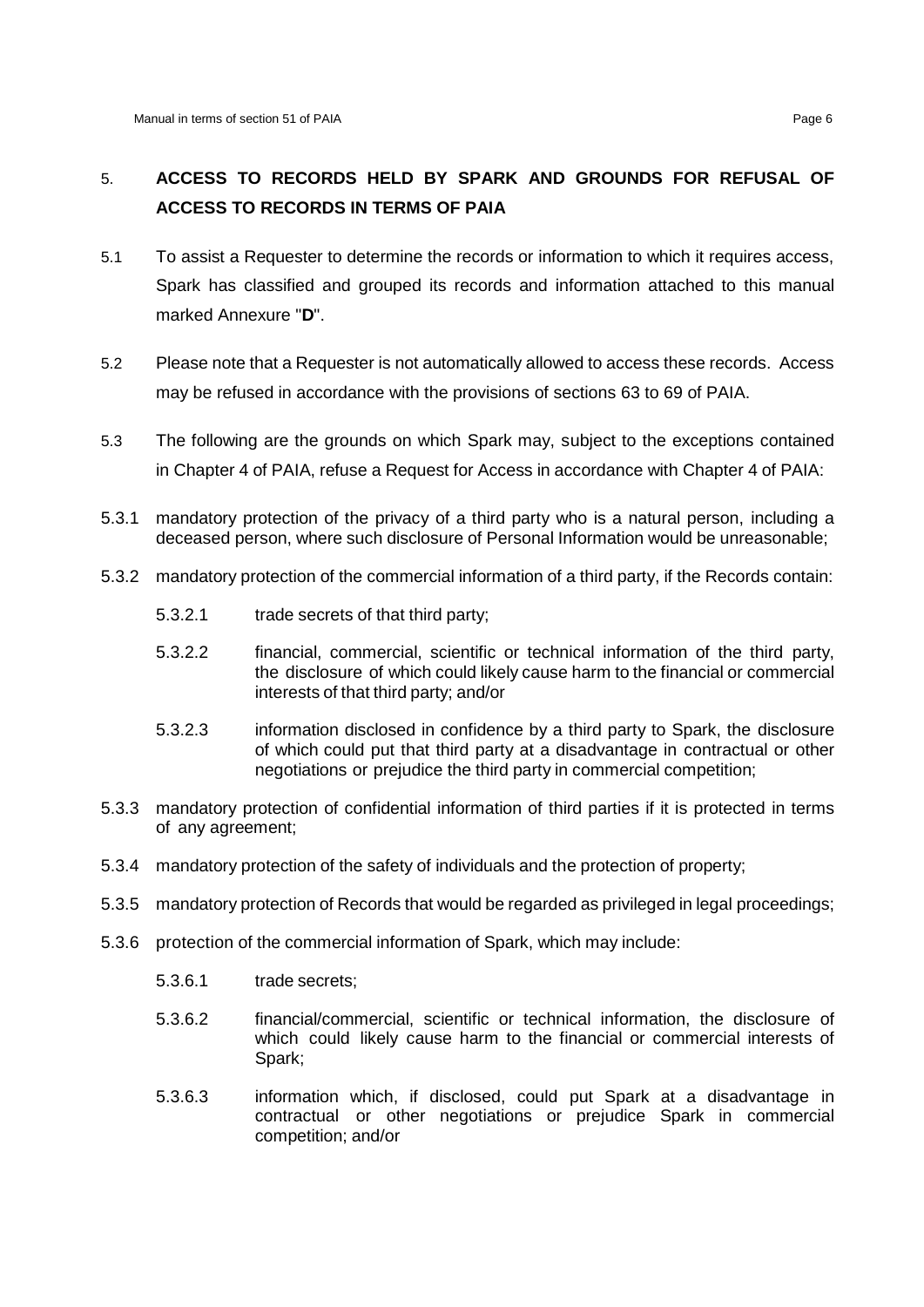- 5.3.6.4 computer programs which are owned by Spark, and which are protected by copyright and intellectual property laws;
- 5.3.7 research information of Spark or a third party, if such disclosure would place the research or the researcher at a serious disadvantage; and
- 5.3.8 Requests for Records that are clearly frivolous or vexatious, or which involve an unreasonable diversion of resources.

# 6. **AUTOMATIC ACCESS TO RECORDS HELD BY SPARK**

- 6.1 As at the date of this manual, no notices have been published in terms of section 52(2) of PAIA entitling a Requester to access any information or records of Spark without following the requirements of PAIA.
- 6.2 General information relating to Spark may be accessed via the internet at www.sparkatm.co.za, which information is available to all persons who have access to the internet.

# 7. **PROCEDURE FOR REQUESTING ACCESS TO SPARK'S RECORDS**

- 7.1 Please note that this paragraph is a guideline only. When requesting access to the Spark's records, the Requester must comply with all the procedural requirements contained in PAIA relating to the request for such access.
- 7.2 The Requester must complete Form "C" attached to this manual marked Annexure "**B**" and submit the completed Form "C" to the contact person specified in paragraph 2.3 and 2.6, at the address reflected in paragraph [2](#page-3-0) of this manual.
- 7.3 The Requester must provide sufficient detail on Form "C" to enable the contact person to identify:
	- 7.3.1 the Requester;
	- 7.3.2 the record/s requested;
	- 7.3.3 the form of access required by the Requester, if the request is granted; and
	- 7.3.4 the Requester's postal address and/or fax number.
- 7.4 The Requester must clearly indicate: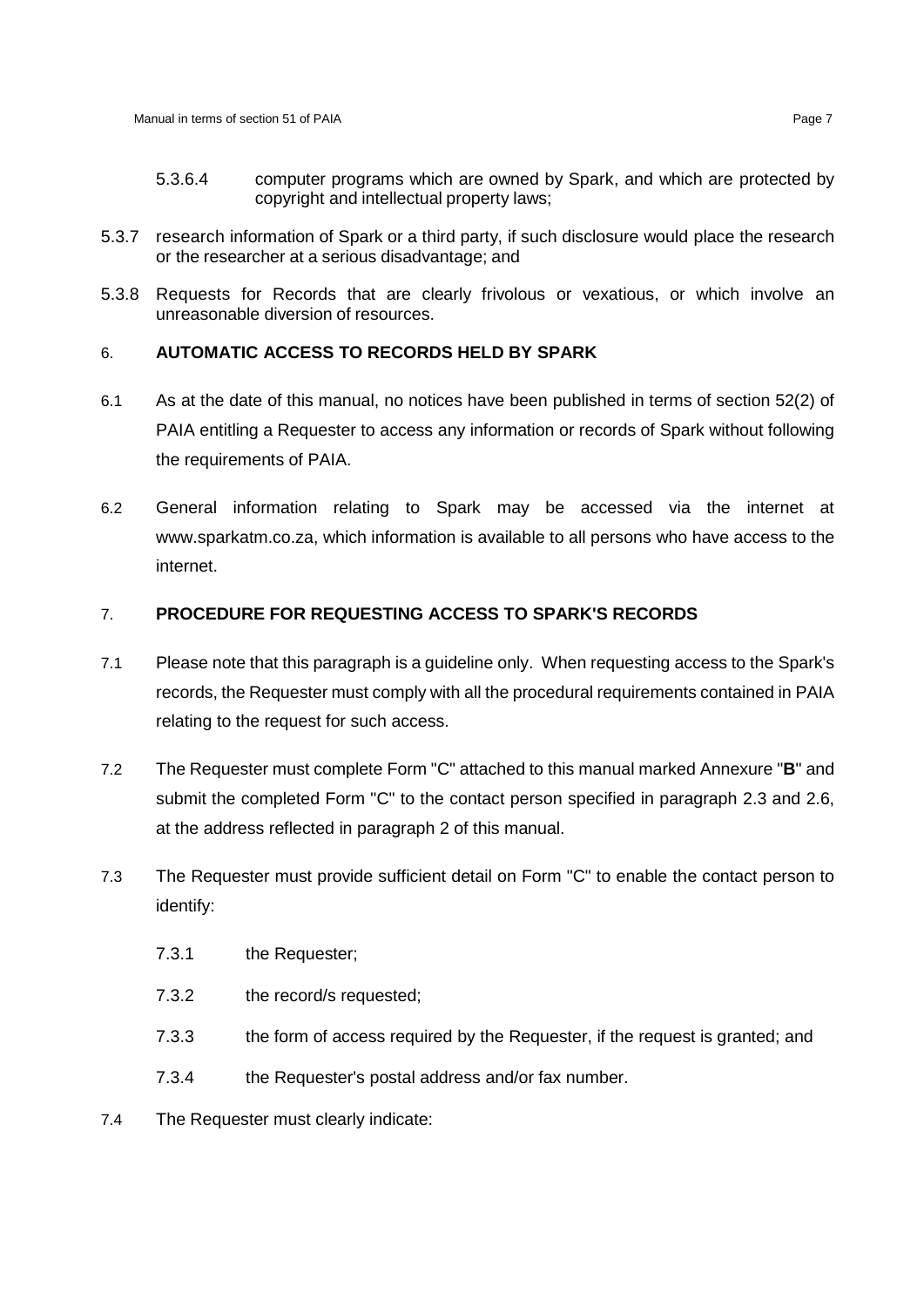- 7.4.1 that the Requester requires the requested information in order to exercise or protect a right;
- 7.4.2 the nature of the right which the Requester is seeking to exercise or protect; and
- 7.4.3 why the requested record is necessary to exercise or protect such right.
- 7.5 If the request for access is being made on behalf of another person, the Requester must submit proof of the capacity in which the Requester is making the request, to the reasonable satisfaction of the Head/Information Officer and/or Deputy Information Officer.
- 7.6 Before processing a request, the Head/Information Officer and/or Deputy Information Officer must notify the Requester (excluding a Personal Requester) of the Request Fee payable in order to process the request as set out in Annexure "**A**". A request will not be processed until the Request Fee is paid.
- 7.7 If Spark has searched for the requested records and in the opinion of the Head/Information Officer and/or Deputy Information Officer, the preparation of the records for disclosure, including arrangements to make the records available to the Requester in the requested form, requires more than the hours prescribed in PAIA for this purpose, the Head/Information Officer and/or Deputy Information Officer shall notify the Requester (other than a Personal Requester) to pay as a deposit an amount not exceeding one third of the Access Fee which would be payable if the request is granted.
- 7.8 The period set out in paragraph 7.7 may be extended for a further period of not more than 30 (thirty) days, in writing by the Head/Information Officer and/or Deputy Information Officer to the Requester, if the request for access is for a large number of Records or the request for access requires a search for Records held at another office of Spark and the records cannot reasonably be obtained within the original 30 (thirty) day period.
- 7.9 When the Head/Information Officer and/or Deputy Information Officer has made a decision, the Head/Information Officer and/or Deputy Information Officer shall advise the Requester in writing whether or not the request for access to the records of Spark has been granted. Such decision shall be made within 30 (thirty) days of receipt of the request for access and the Head/Information Officer and/or Deputy Information Officer must give notice to the Requester with reasons (if required) to that effect.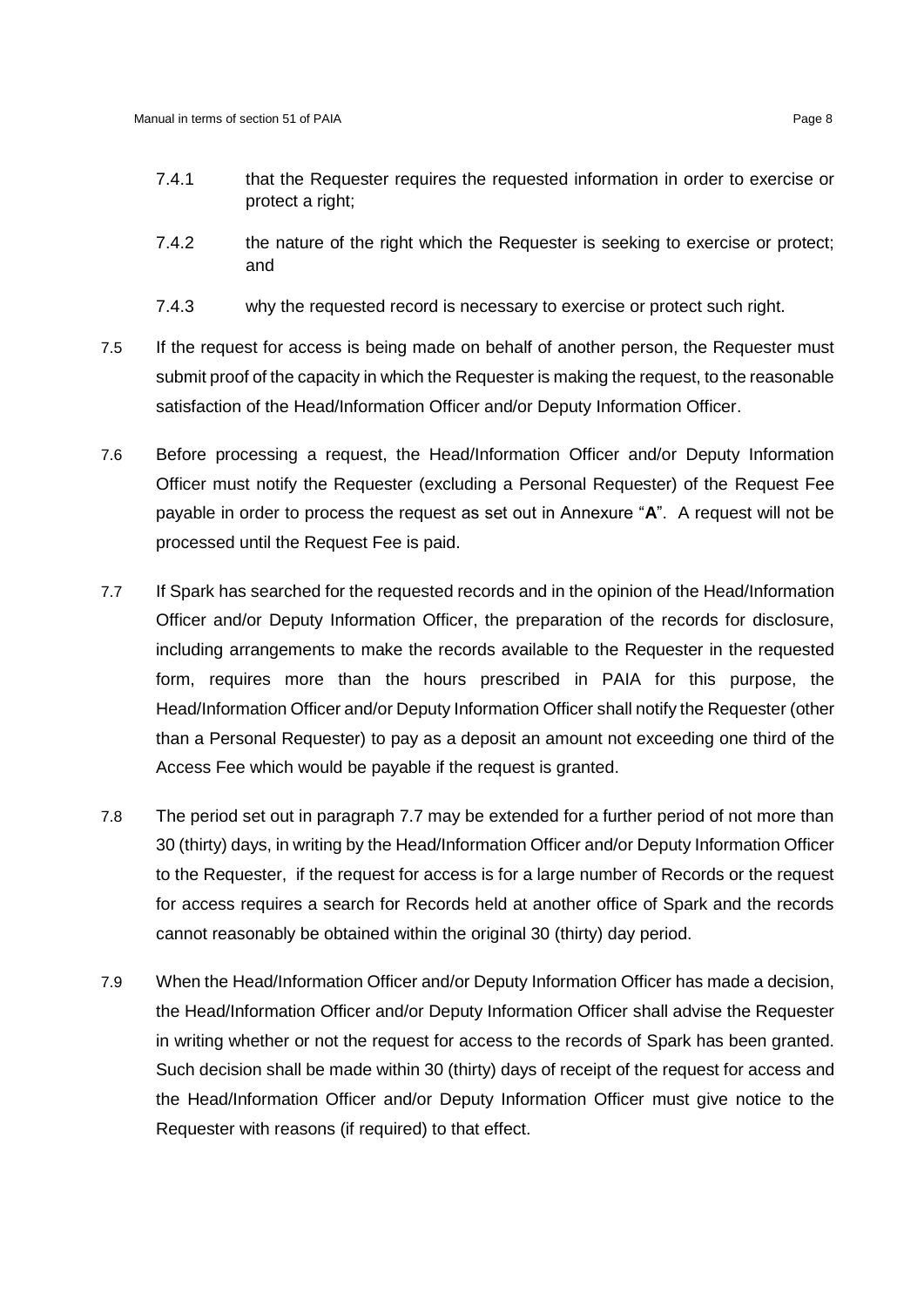- 7.10 If the request for access is granted, the Requester must pay an Access Fee in respect of the search, reproduction and preparation of the records requested.
- 7.11 The Head/Information Officer and/or Deputy Information Officer may withhold access to the requested records of Spark until the applicable fees have been paid.
- 7.12 If a deposit has been paid in respect of a request for access to Spark's records which has been refused, the deposit shall be refunded to the Requester.

# 8. **INFORMATION OR RECORDS NOT FOUND**

8.1 If Spark cannot find the records that the Requester is looking for despite reasonable and diligent search and it believes that the records are in its possession but unattainable, the Requester will receive a notice in this regard from the Head/Information Officer and/or Deputy Information Officer in the form of an affidavit setting out the measures taken to locate the document and accordingly the inability to locate the document.

# 9. **REMEDIES AVAILABLE TO THE REQUESTER UPON REFUSAL OF A REQUEST FOR ACCESS IN TERMS OF PAIA**

- 9.1 Spark does not have internal appeal procedures. As such, the decision made by the Head/Information Officer and/or Deputy Information Officer is final, and Requesters will have to exercise such external remedies at their disposal if the Request for Access is refused.
- 9.2 In accordance with sections 56(3) (c) and 78 of PAIA, a Requester may apply to a court for relief within 180 days of notification of the decision for appropriate relief.

#### 10. **AVAILABILITY OF THIS MANUAL**

- 10.1 This manual is available:
	- 10.1.1 on Spark's website at www.sparkatm.co.za; or
	- 10.1.2 at the offices of Spark during office hours on request and at no charge; or
	- 10.1.3 from the offices of the SAHRC on request and at no charge.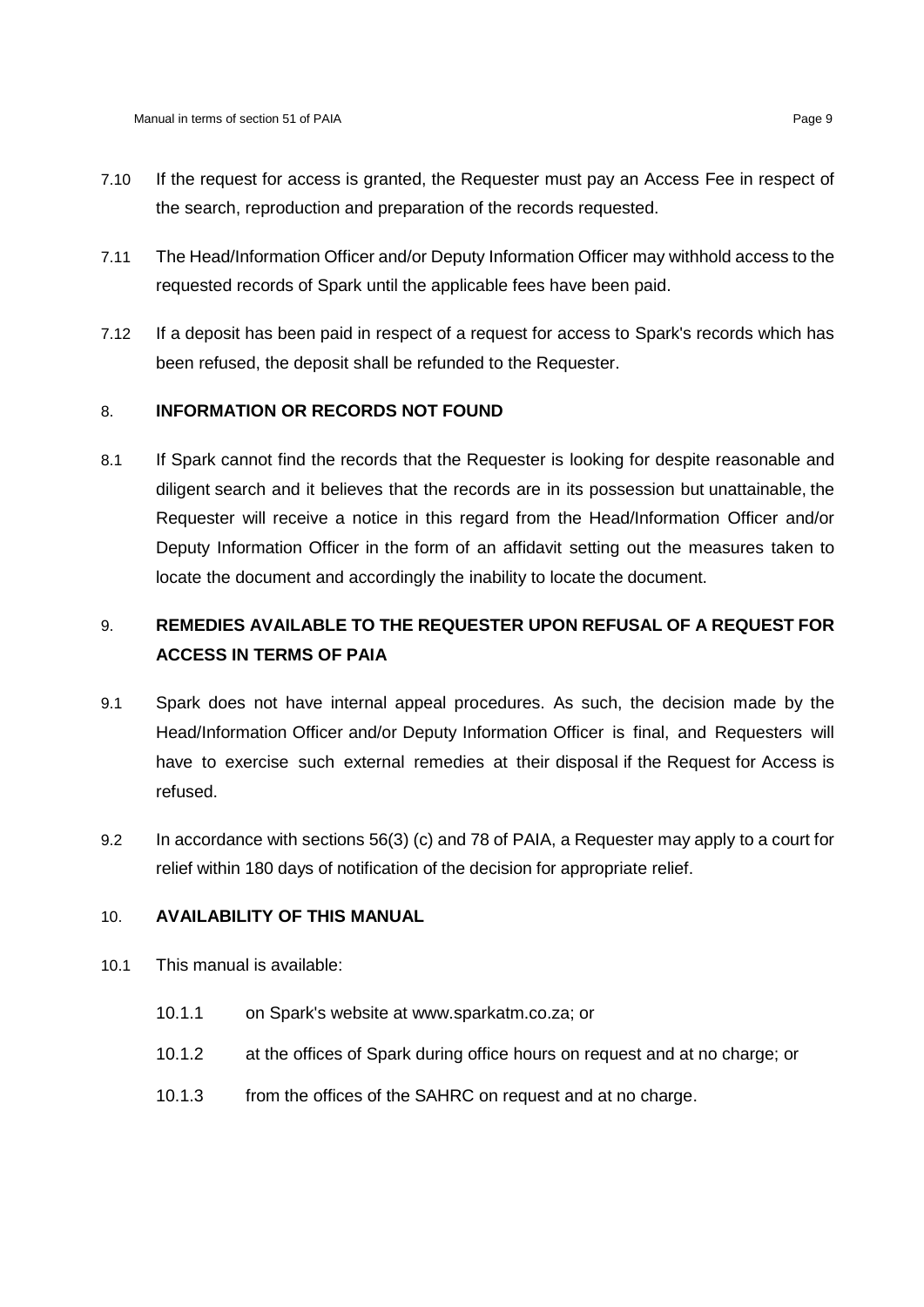## 11. **PROTECTION OF PERSONAL INFORMATION THAT IS PROCESSED BY SPARK**

- 11.1 Chapter 3 of POPIA provides for the minimum Conditions for Lawful Processing of Personal Information by a Responsible Party. These conditions may not be derogated from unless specific exclusions apply as outlined in POPIA.
- 11.2 Spark needs Personal Information relating to both individual and juristic persons in order to carry out its business and organisational functions. The manner in which this information is Processed and the purpose for which it is Processed is determined by Spark. Spark is accordingly a Responsible Party for the purposes of POPIA and will ensure that the Personal Information of a Data Subject:
	- 11.2.1 is processed lawfully, fairly and transparently. This includes the provision of appropriate information to Data Subjects when their data is collected by Spark, in the form of privacy or data collection notices. Spark must also have a legal basis (for example, consent) to process Personal Information;
	- 11.2.2 is processed only for the purposes for which it was collected;
	- 11.2.3 will not be processed for a secondary purpose unless that processing is compatible with the original purpose;
	- 11.2.4 is adequate, relevant and not excessive for the purposes for which it was collected;
	- 11.2.5 is accurate and kept up to date;
	- 11.2.6 will not be kept for longer than necessary;
	- 11.2.7 is processed in accordance with integrity and confidentiality principles; this includes physical and organisational measures to ensure that Personal Information, in both physical and electronic form, are subject to an appropriate level of security when stored, used and communicated by Spark, in order to protect against access and acquisition by unauthorised persons and accidental loss, destruction or damage;
	- 11.2.8 is processed in accordance with the rights of Data Subjects, where applicable. Data Subjects have the right to:
		- 11.2.8.1 be notified that their Personal Information is being collected by Spark. The Data Subject also has the right to be notified in the event of a data breach;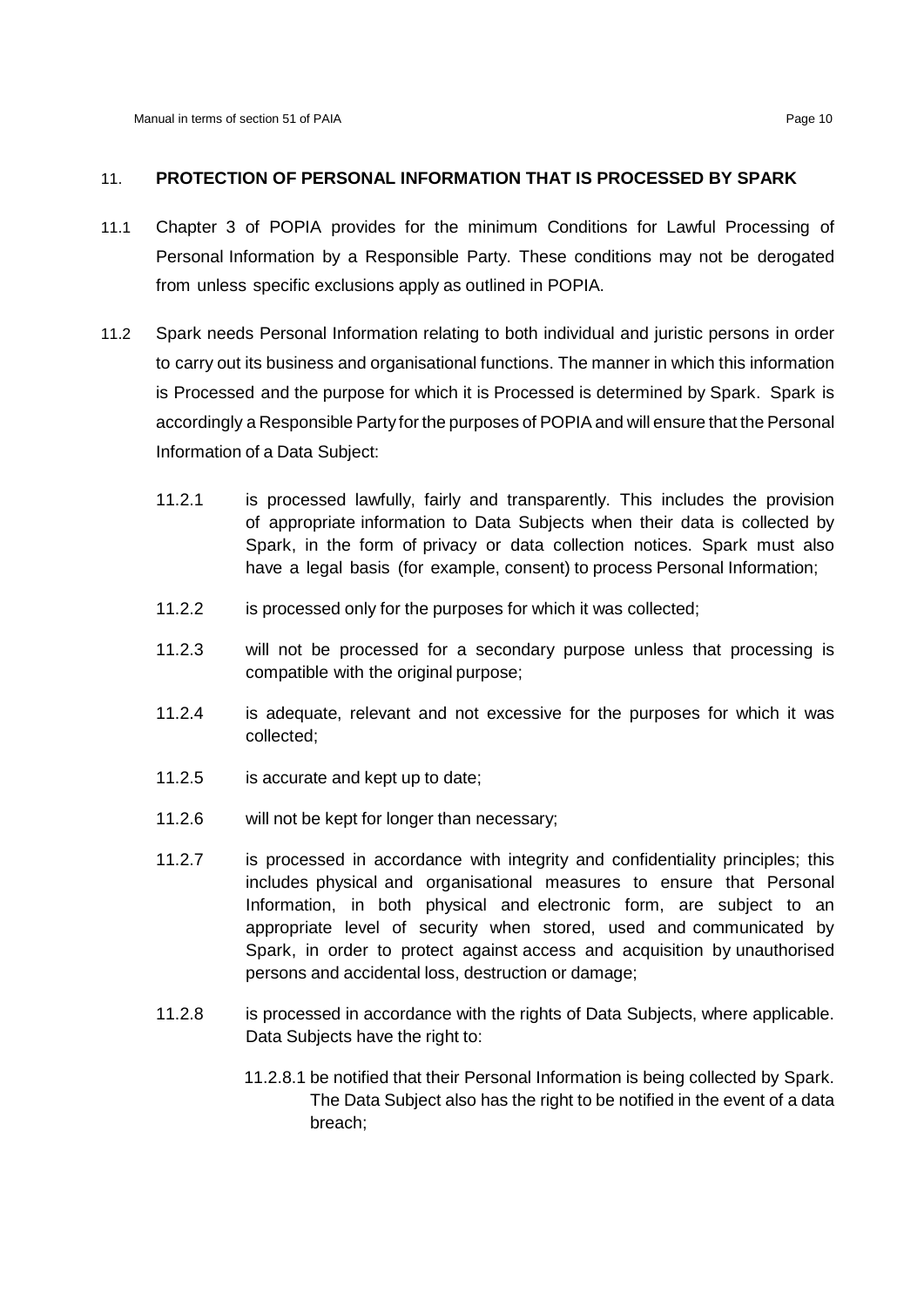- 11.2.8.2 know whether Spark holds Personal Information about them, and to access that information. Any request for information must be handled in accordance with the provisions of this manual;
- 11.2.8.3 request the correction or deletion of inaccurate, irrelevant, excessive, out of date, incomplete, misleading or unlawfully obtained Personal Information;
- 11.2.8.4 object to Spark's use of their Personal Information and request the deletion of such Personal Information (deletion would be subject to Spark's record keeping requirements);
- 11.2.8.5 object to the processing of Personal Information for purposes of direct marketing by means of unsolicited electronic communications; and
- 11.2.8.6 complain to the Information Regulator regarding an alleged infringement of any of the rights protected under POPIA and to institute civil proceedings regarding the alleged non-compliance with the protection of his, her or its personal information.
- 11.3 Purpose of the Processing of Personal Information by Spark
	- 11.3.1 As outlined above, Personal Information may only be Processed for a specific purpose. The purposes for which Spark Processes or will Process Personal Information is set out in **Part 1 of Annexure "E".**
- 11.4 Categories of Data Subjects and Personal Information/special Personal Information relating thereto
	- 11.4.1 As per section 1 of POPIA, a Data Subject may either be a natural or a juristic person. **Part 2 of Annexure "E"** sets out the various categories of Data Subjects that Spark Processes Personal Information on and the types of Personal Information relating thereto.
- 11.5 Recipients of Personal Information
	- 11.5.1 Part **3 of Annexure "E"** outlines the recipients to whom Spark may provide a Data Subjects Personal Information to and when Personal Information has been received from third parties to Spark.
- 11.6 Cross-border flows of Personal Information
	- 11.6.1 Section 72 of POPIA provides that Personal Information may only be transferred out of the Republic of South Africa if the: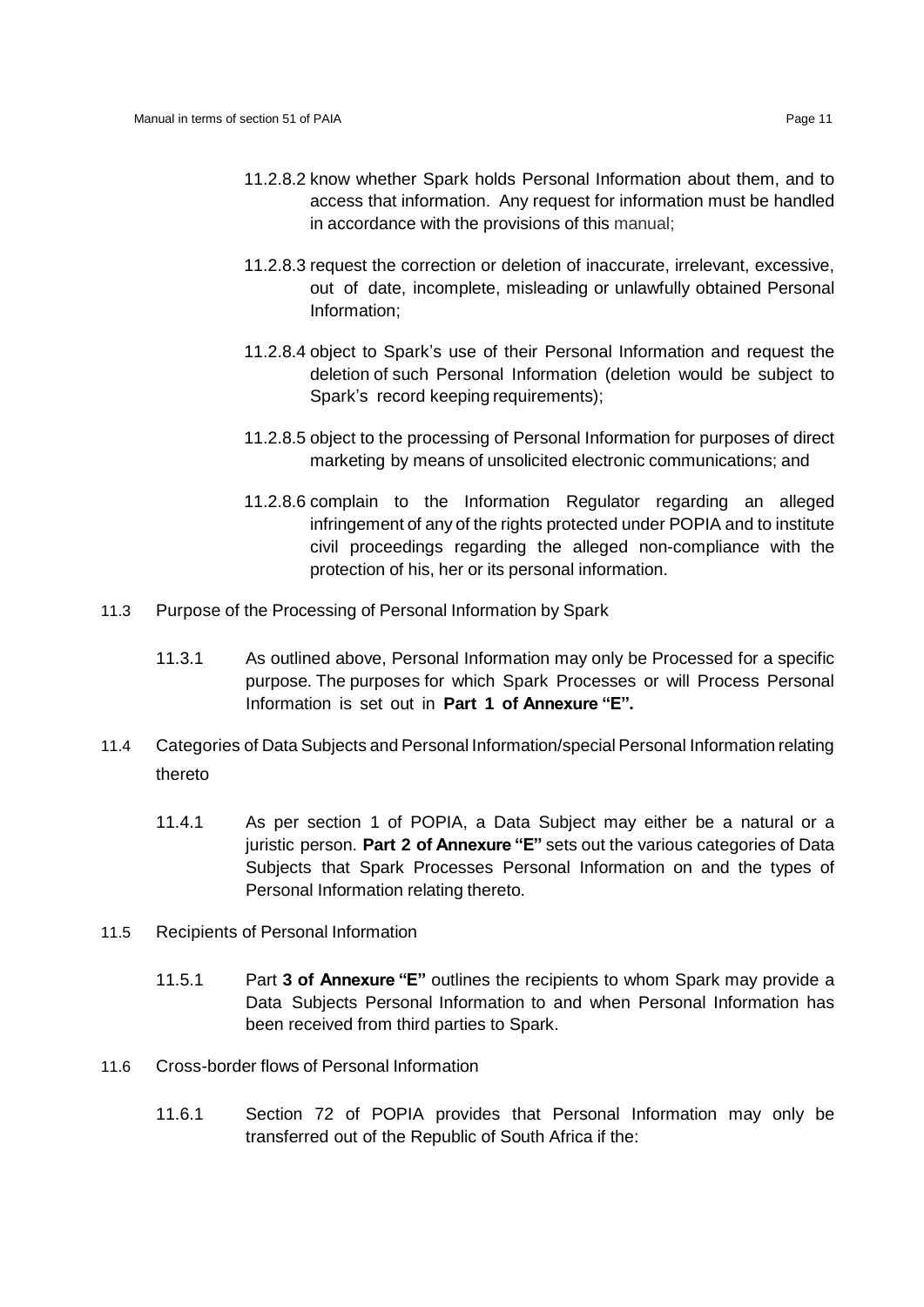- 11.6.1.1 recipient country can offer such data an "adequate level" of protection. This means that its data privacy laws must be substantially similar to the Conditions for Lawful Processing as contained in POPIA; or
- 11.6.1.2 Data Subject consents to the transfer of their Personal Information; or
- 11.6.1.3 transfer is necessary for the performance of a contractual obligation between the Data Subject and the Responsible Party; or
- 11.6.1.4 transfer is necessary for the performance of a contractual obligation between the Responsible Party and a third party, in the interests of the Data Subject; or
- 11.6.2 the transfer is for the benefit of the Data Subject, and it is not reasonably practicable to obtain the consent of the Data Subject, and if it were, the Data Subject, would in all likelihood provide such consent.

**Part 4 of Annexure "E"** sets out the planned cross-border transfers of Personal Information and the condition from above that applies thereto.

- 11.7 Description of information security measures to be implemented by Spark
	- 11.7.1 Part **5 of Annexure "E"** sets out the types of security measures to implemented by Spark in order to ensure that Personal Information is respected and protected. A preliminary assessment of the suitability of the information security measures implemented or to be implemented by Spark may be conducted in order to ensure that the Personal Information that is processed by Spark is safeguarded and Processed in accordance with the Conditions for Lawful Processing.
- 11.8 Objection to the Processing of Personal Information by a Data Subject
	- 11.8.1 Section 11 (3) of POPIA and regulation 2 of the POPIA Regulations provides that a Data Subject may, at any time object to the Processing of his/her/its Personal Information in the prescribed form attached to this manual as **Annexure "F"** subject to exceptions contained in POPIA.
- 11.9 Request for correction or deletion of Personal Information
	- 11.9.1 Section 24 of POPIA and regulation 3 of the POPIA Regulations provides that a Data Subject may request for their Personal Information to be corrected/deleted in the prescribed form attached as **Annexure "G"** to this Manual.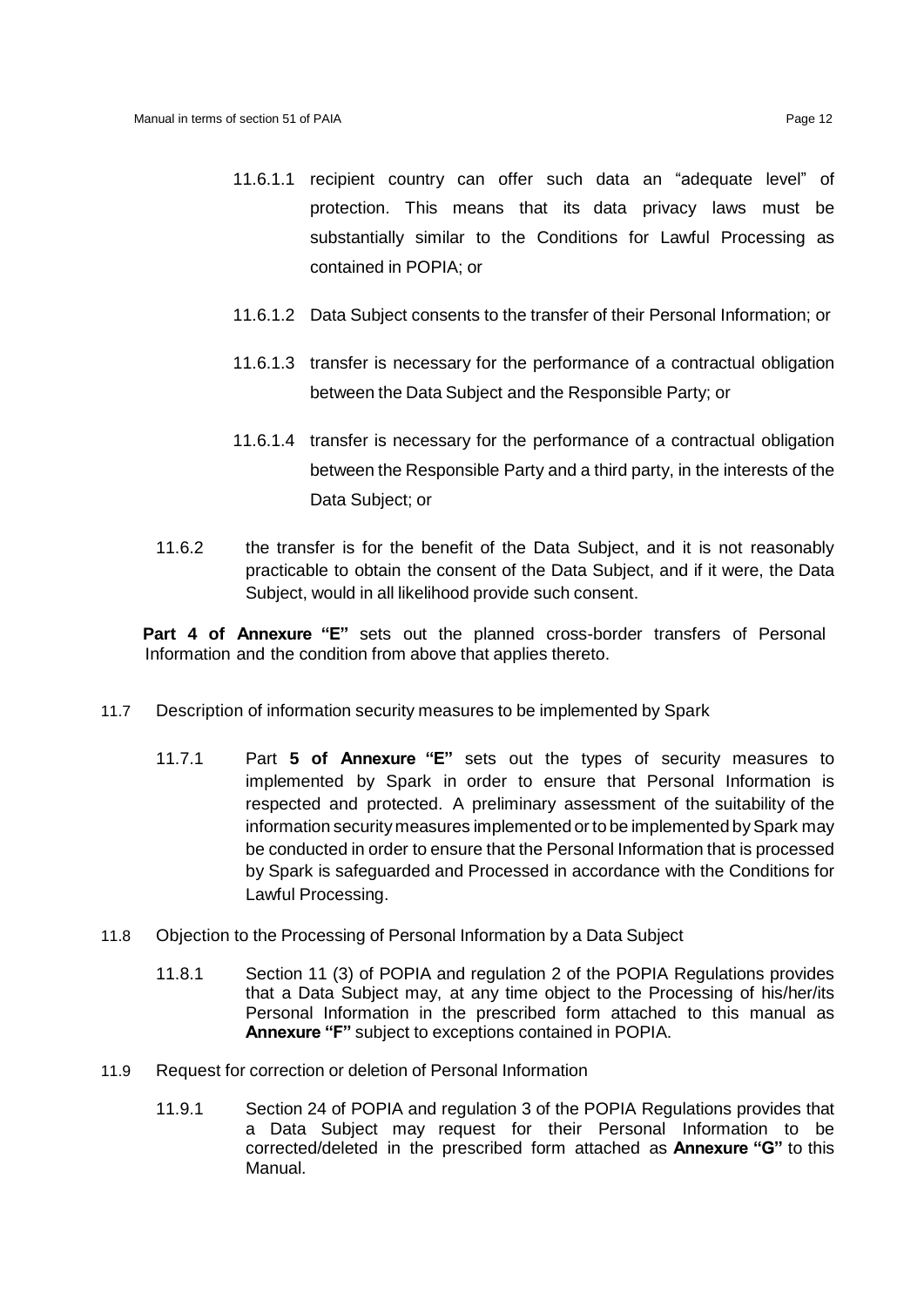Manual in terms of section 51 of PAIA Page 13

Signed at \_\_\_\_\_\_\_\_\_\_\_\_\_\_\_\_\_\_\_\_\_\_on this \_\_\_\_ day of \_\_\_\_\_\_\_\_\_\_\_\_\_\_\_\_\_\_\_\_\_\_\_\_2022

by Russel Berman in his capacity as Managing Director of Spark.

**Russel Berman**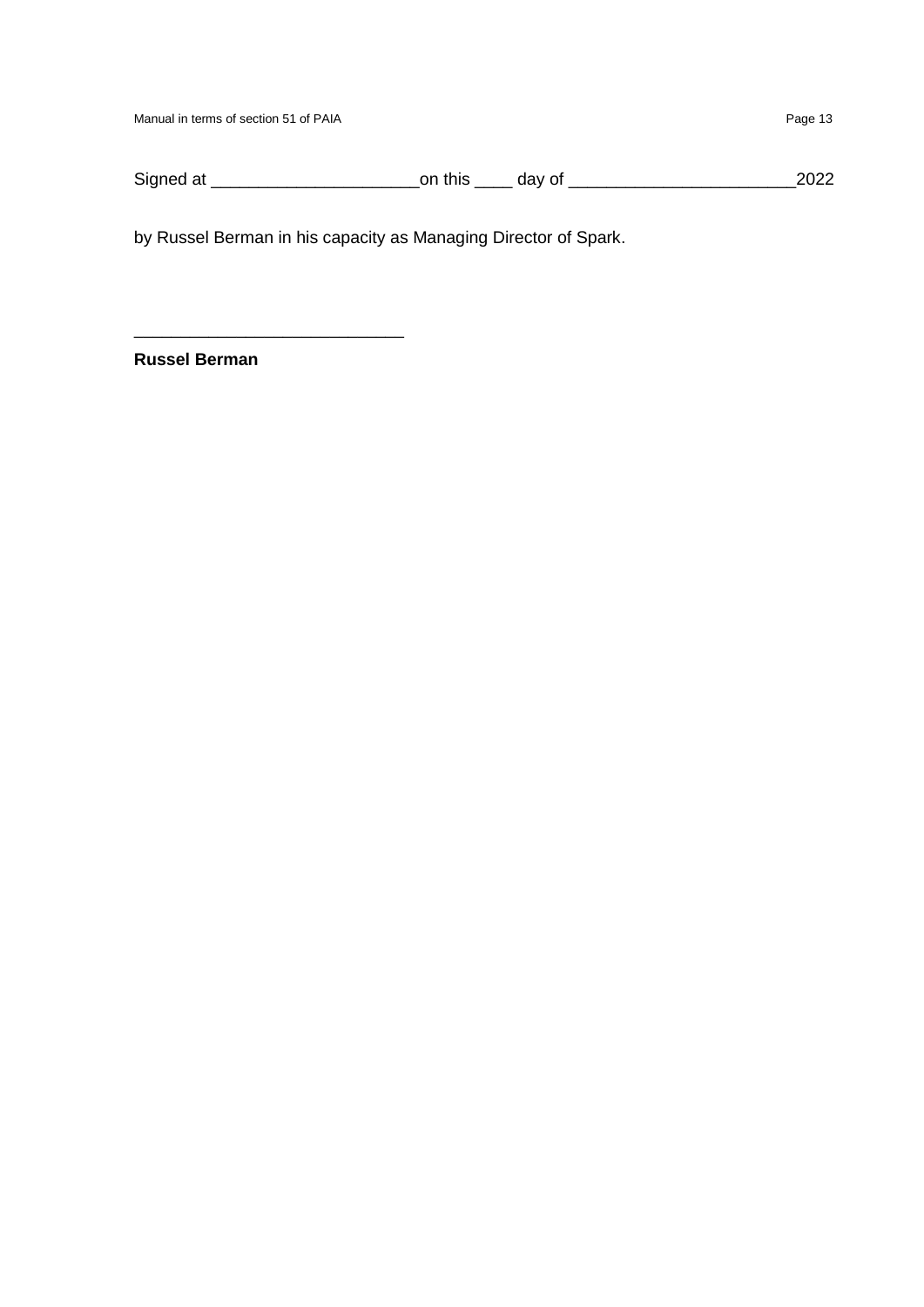

# **ANNEXURE "A"**

R

# **FEES**

# **REPRODUCTION FEES**

In terms of section 52 of PAIA, the head of a private body may, on a voluntary and periodic basis, submit to the Minister of Justice a description of the categories of records of the private body concerned that are automatically available without a person having to request access thereto in terms of PAIA.

If the private body has voluntarily provided the Minister of Justice with a list of categories of records that will automatically be made available to any person requesting access thereto, the only charge that may be levied for obtaining such records, will be a fee for reproduction of the record in question. The applicable fees for reproduction referred to above are set out below.

| $\bullet$ | For every photocopy of an A4-size page or part thereof                                                                 | 1,10  |
|-----------|------------------------------------------------------------------------------------------------------------------------|-------|
|           | For every printed copy of A4-size page or part thereof held on a<br>computer or in electronic or machine readable form | 0,75  |
| $\bullet$ | A transcription of visual images, for A4-size page or part thereof                                                     | 40,00 |
|           | For a copy of visual images                                                                                            | 60,00 |
|           | A transcription of an audio record, for A4-size page or part thereof                                                   | 20,00 |
| $\bullet$ | For a copy of an audio record                                                                                          | 30.00 |

# **REQUEST FEES**

Where a requester submits a request for access to information held by the group in respect of a person other that the requester himself, a request fee in the amount of R50,00 is payable up-front before the group will further process such request.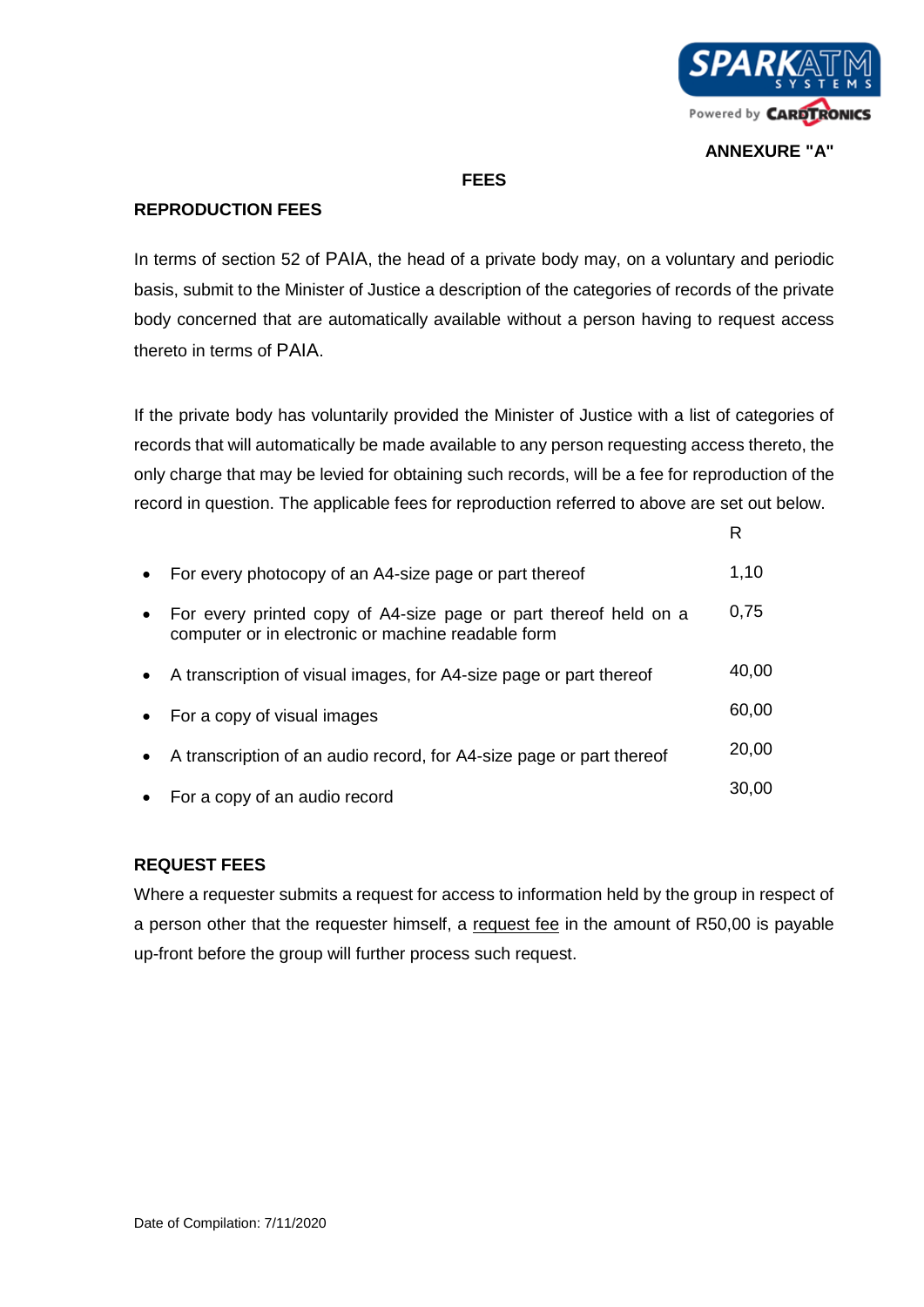# **ACCESS FEES**

An access fee is payable in all instances where a request for access to information is granted, except in those instances where payment of an access fee is specially excluded in terms of PAIA or an exclusion is determined by the Minister in terms of section 54(8). The applicable access fees which are payable are set out below.

|           | For every photocopy of an A4-size page or part thereof                                                                                            | 1,10  |
|-----------|---------------------------------------------------------------------------------------------------------------------------------------------------|-------|
|           | For every printed copy of A4-size page or part thereof held on a<br>computer or in electronic or machine readable form                            | 0,75  |
| $\bullet$ | A transcription of visual images, for A4-size page or part thereof                                                                                | 40,00 |
|           | A transcription of an audio record, for A4-size page or part thereof                                                                              | 20,00 |
| $\bullet$ | For a copy of visual images                                                                                                                       | 60,00 |
| $\bullet$ | For a copy of an audio record                                                                                                                     | 30,00 |
| $\bullet$ | To search for and prepare a record that must be disclosed (per hour<br>or part of an hour reasonably required for such search and<br>preparation) | 30,00 |
|           |                                                                                                                                                   |       |

 Where a copy of a record needs to be posted the actual postal fee is payable

# **DEPOSITS**

If the group receives a request for access to information held in respect of a person other than the requester himself and the Chairperson or Information Officer, upon receipt of such request, is of the opinion that the preparation of the requested record for will take more than six hours, a deposit is payable by the requester.

The amount of the deposit shall not exceed one third of the amount of the applicable access fee.

# **VAT**

Value-added tax shall be added to all fees prescribed in terms of the regulations to PAIA.

R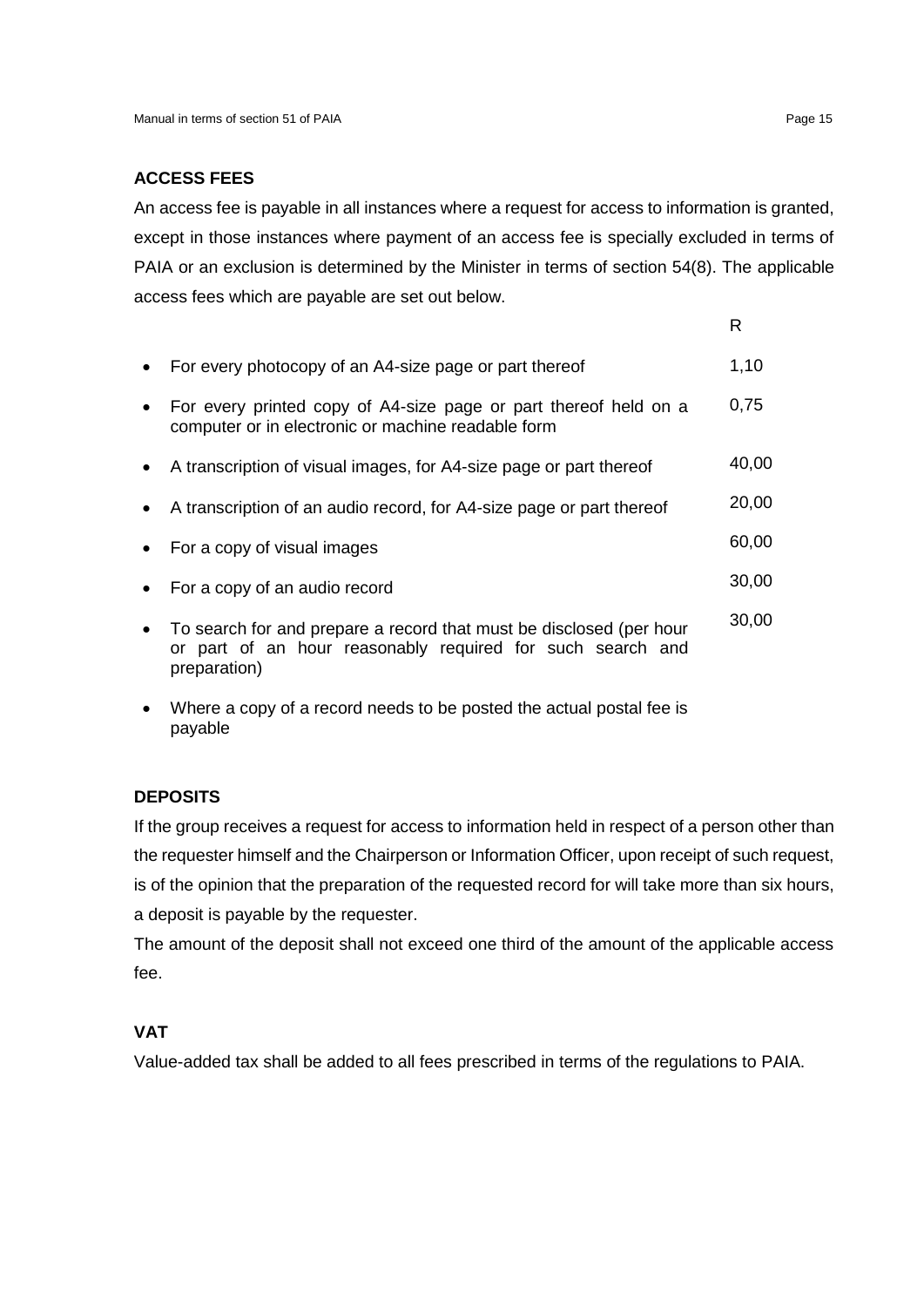#### **ANNEXURE "B"**

# **PRESCRIBED FORM C – ACCESS REQUEST FORM**

# **REQUEST FOR ACCESS TO RECORD OF PRIVATE BODY**  (Section 53(1) of PAIA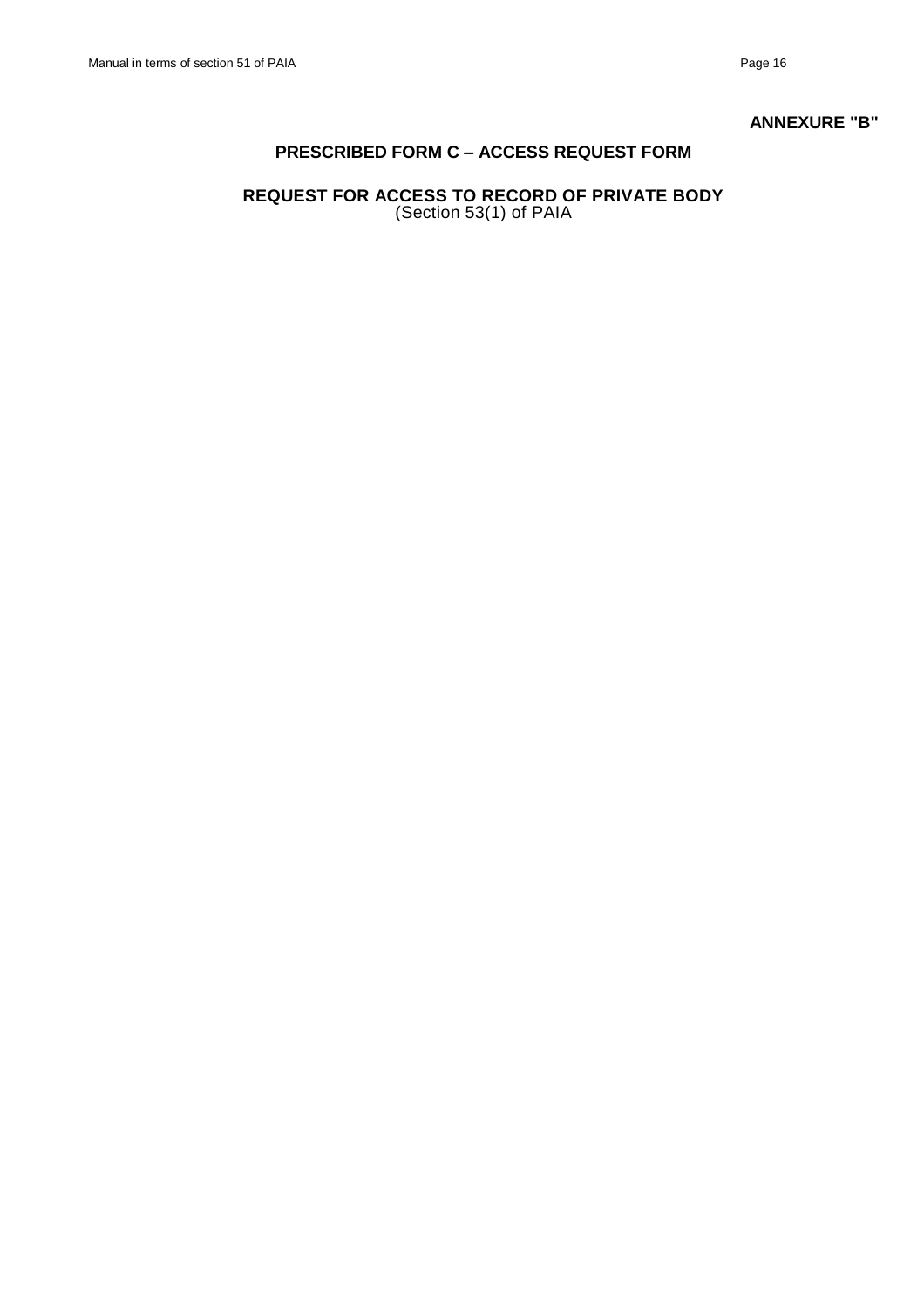#### **ANNEXURE "C"**

### **LIST OF APPLICABLE LEGISLATION**

- Basic Conditions of Employment Act 75 of 1997
- Broad-Based Black Economic Empowerment Act 53 of 2003
- Companies Act 71 of 2008
- Compensation for Occupational Injuries and Diseases Act 130 of 1993
- Competition Act 89 of 1998
- Constitution of South Africa Act 108 of 1996
- Consumer Protection Act 68 of 2009
- Copyright Act 98 of 1987
- Currency & Exchanges Act 9 of 1933
- Customs and Excise Act 91 of 1964
- Electronic Communications and Transactions Act 2 of 2000
- Employment Equity Act 55 of 1998
- Income Tax Act 58 of 1962
- Labour Relations Act 66 of 1995
- Occupational Health and Safety Act 85 of 1993
- Pensions Funds Act 24 of 1956
- Prescription Act 18 of 1943
- Prevention of Organised Crime Act 121 of 1998
- Promotion of Access to Information Act 2 of 2000
- Protection of Personal Information Act 4 of 2013
- South African Reserve Bank Act 90 of 1989
- Unemployment Insurance Fund Contributors Act 4 of 2002
- Value Added Tax Act 89 of 1991

This list is not exhaustive and whenever it comes to our attention that existing or new legislation allows a Requester access on a basis other than as set out in PAIA, we shall update the list accordingly. If a Requester believes that a right of access to a record exists in terms of other legislation listed above or any other legislation, the Requester is required to indicate what legislative right the request is based on, to allow the Information Officer the opportunity of considering the request in light thereof.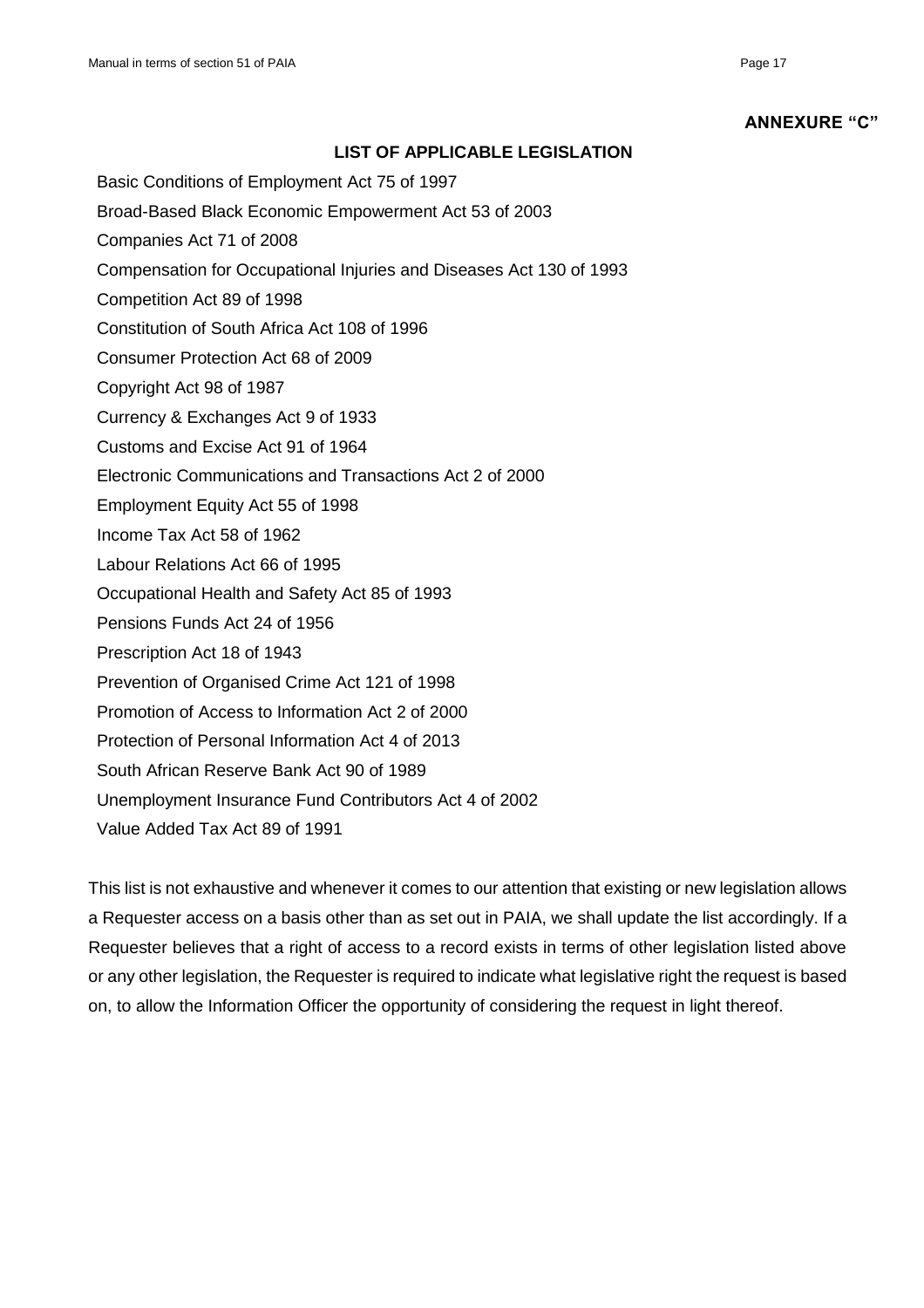1 **Customer / Supplier Records**

# **ANNEXURE "D"**

| 1.1 | Customer /Supplier correspondence;                                             | 1.6  | Proposal and tender documents;                                      |
|-----|--------------------------------------------------------------------------------|------|---------------------------------------------------------------------|
| 1.2 | Customer/Supplier contracts;                                                   | 1.7  | Project plans;                                                      |
| 1.3 | Customer/Supplier business information and<br>details;                         | 1.8  | <b>Risk</b><br>management<br>records;                               |
| 1.4 | Service contracts;                                                             | 1.9  | Working papers;                                                     |
| 1.5 | Supply and purchase agreements;                                                | 1.10 | Banking records.                                                    |
| 2   | <b>Corporate Governance / Administration</b>                                   |      |                                                                     |
| 2.1 | Spark administration policies and procedures;                                  | 2.4  | Statutory returns to relevant authorities                           |
| 2.2 | Board resolutions, minute books, asset<br>register, minutes of meetings        | 2.5  | Legal compliance records / Powers of Attorney;                      |
| 2.3 | Statutory documents (certificates of<br>incorporation) and corporate structure | 2.6  | Codes of conduct;                                                   |
| 3   | <b>Finance and Administration</b>                                              |      |                                                                     |
| 3.1 | Accounting records;                                                            | 3.6  | Remittances, invoices and statements;                               |
| 3.2 | Annual financial statements;                                                   | 3.7  | Invoices and statements;                                            |
| 3.3 | Debtors and creditors information;                                             | 3.8  | Tax files, VAT, PAYE, Income tax records and<br>returns;            |
| 3.4 | Correspondence, agreements;                                                    | 3.9  | Insurance polices                                                   |
| 3.5 | Purchase orders;                                                               | 3.10 | Contact details of internal and external auditors;                  |
| 4   | <b>Human Resources</b>                                                         |      |                                                                     |
| 4.1 | Employee records;                                                              | 4.8  | Payroll and PAYE records and returns;                               |
| 4.2 | Contracts of employment;                                                       | 4.9  | Performance management and career records;                          |
| 4.3 | Training records, manuals, materials and<br>reports;                           | 4.10 | Assessments, policies and procedures;                               |
| 4.4 | Employment equity records and reports;                                         | 4.11 | UIF returns;                                                        |
| 4.5 | Recruitment records;                                                           | 4.12 | Retirement benefit;                                                 |
| 4.6 | Disciplinary records;                                                          | 4.13 | Medical Aid records; and                                            |
| 4.7 | Annual leave, sick leave, paternal leave and<br>special leave records          | 4.14 | CCMA,<br>litigation,<br>arbitration<br>mediation<br>and<br>records. |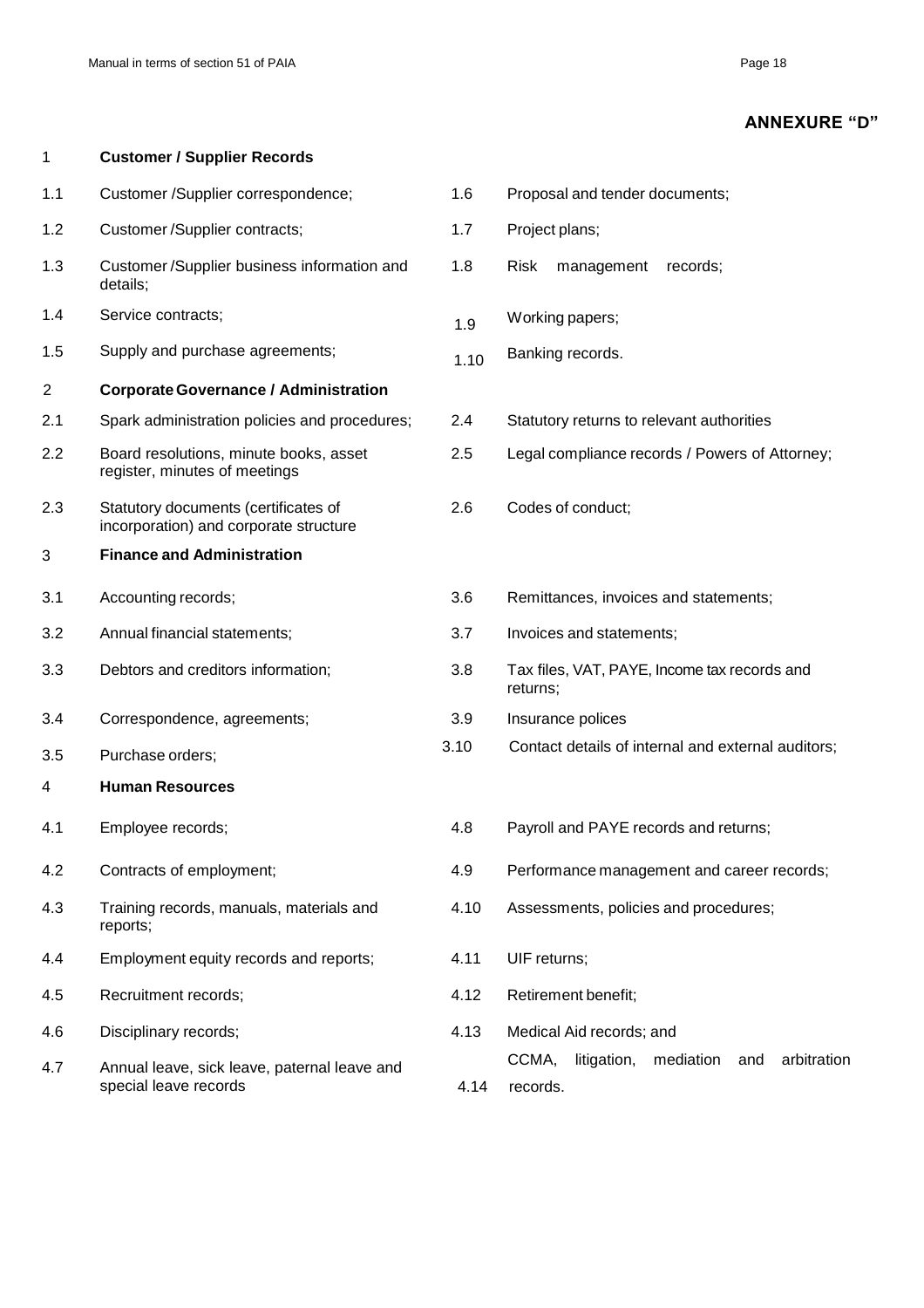| 5   | <b>Information Management and Technology</b>                    |                 |                                                                           |
|-----|-----------------------------------------------------------------|-----------------|---------------------------------------------------------------------------|
| 5.1 | Agreements, Information technology systems<br>and User manuals; | 5.3             | Information policies; and                                                 |
| 5.2 | Equipment register, software licenses, permits;                 | 5.4             | IT Standards, procedures and guidelines.                                  |
| 6   | <b>Learning and Education</b>                                   |                 |                                                                           |
| 6.1 | Training material;                                              | 6.4             | Training agreements; and                                                  |
| 6.2 | Training records and statistics;                                |                 |                                                                           |
| 6.3 | Learnership programmes and career<br>development.               |                 |                                                                           |
| 7   | <b>Marketing and Communication</b>                              |                 |                                                                           |
| 7.1 | Proposal documents;                                             | 7.6             | Agreements;                                                               |
| 7.2 | New business development;                                       | 7.7             | Client relationship programmes;                                           |
| 7.3 | Brand information management;                                   | 7.8             | Marketing newsletters, publications and<br>brochures; and                 |
| 7.4 | Marketing strategies;                                           | 7.9             | Sustainability programmes.                                                |
| 7.5 | Communication strategies;                                       | 7.10            | Internet                                                                  |
|     |                                                                 |                 |                                                                           |
| 8   | <b>Operations</b>                                               |                 |                                                                           |
| 8.1 | Access control records;                                         | 8.9             | Service level agreements;                                                 |
| 8.2 | Agreements;                                                     | 8.10            | Standard trading terms and conditions of<br>supply of services and goods; |
| 8.3 | Archival administration documentation;                          | 8.11            | Travel documentation;                                                     |
| 8.4 | Communication strategies;                                       | R <sub>12</sub> | Procurement<br>agreements<br>and                                          |

- 8.5 General correspondence; documentation;
- 8.6 Patents and Trade Mark documents; 8.13 Used order books;
- 
- 8.12 Procurement agreements and
- 
- 8.7 Insurance documentation; entitled and the Sandy Vehicle registration documents.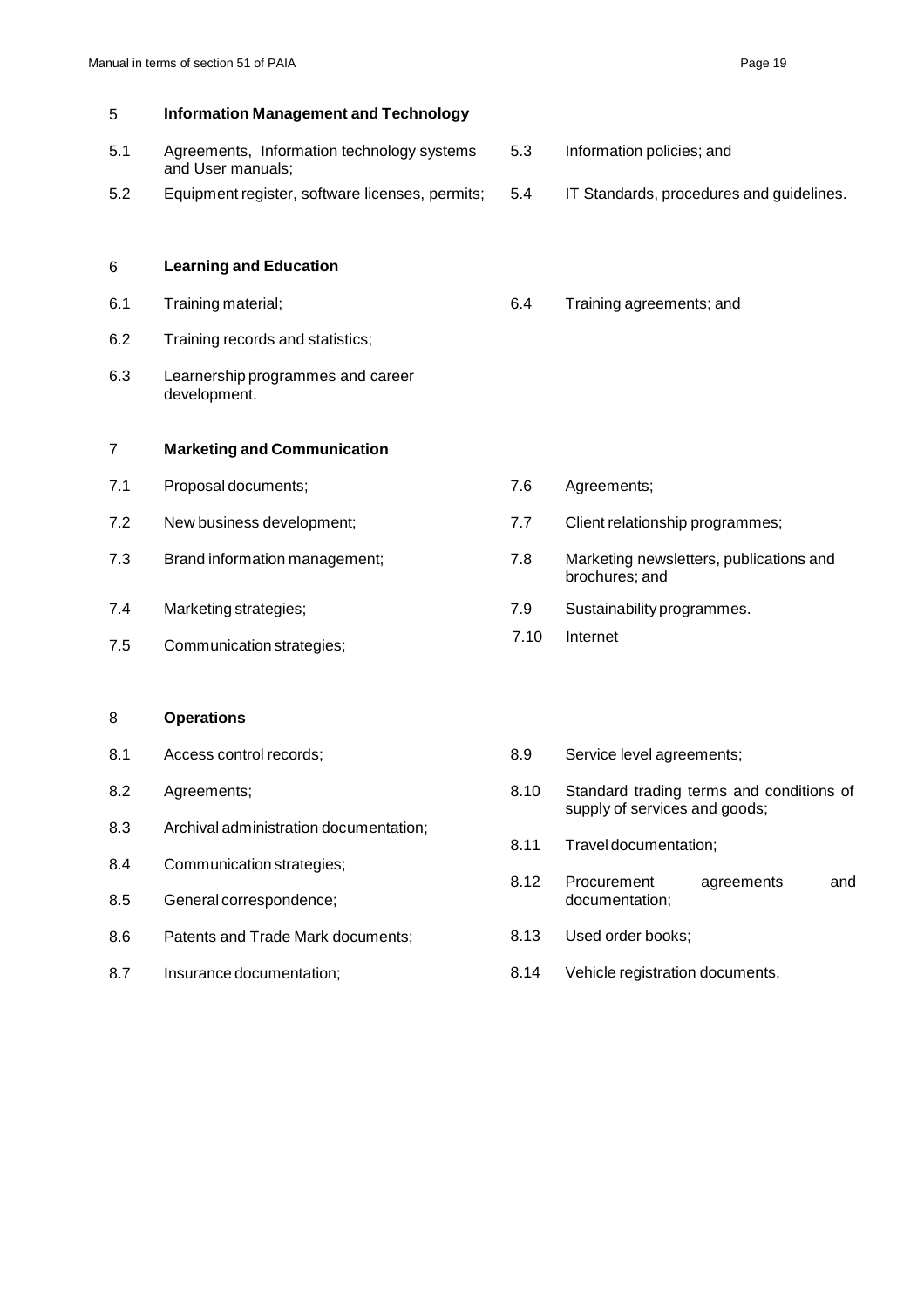### **ANNEXURE "E"**

#### **PART 1**

### **PROCESSING OF PERSONAL INFORMATION IN ACCORDANCE WITH POPIA**

This is a list of all the ways that we will use your personal information and the lawful basis for collecting and processing your data.

| <b>Purpose/Activity</b>                                                                                                                                                                                                                                                   | Type of data                                                                                                          | Lawful basis for processing including<br>basis of legitimate interest                                                                                                                                                                                                                                          |
|---------------------------------------------------------------------------------------------------------------------------------------------------------------------------------------------------------------------------------------------------------------------------|-----------------------------------------------------------------------------------------------------------------------|----------------------------------------------------------------------------------------------------------------------------------------------------------------------------------------------------------------------------------------------------------------------------------------------------------------|
| To manage our relationship with you or<br>your business, take orders, process<br>and deliver products and services to<br>you including complaint and dispute<br>resolution. Managing how we work with<br>other companies that provide services<br>to us and our customers | Contact and identity<br>data, documentation,<br>financial data, usage<br>and technical data                           | (a) Performance of a contract with<br>you e.g. making payments, service<br>communications<br>(b) Necessary for our legitimate<br><b>KYC</b><br>interests<br>e.g.<br>obligation<br>Legal<br>(c)<br>record<br>$\frac{1}{2}$<br>retention                                                                         |
| To administer and protect our business<br>the<br>website<br>(including<br>and<br>troubleshooting, data analysis, testing,<br>maintenance,<br>system<br>support,<br>reporting and hosting of data)                                                                         | Identity and<br>contact<br>technical<br>data.<br>and<br>usage data                                                    | (a) Necessary for our legitimate<br>interests (for running our business,<br>provision of administration and IT<br>services, network security, to<br>prevent fraud and in the context of a<br>business reorganisation or group<br>restructuring exercise)<br>(b) Necessary to comply with a legal<br>obligation |
| Security<br>risk<br>management<br>and<br>including detection and investigation<br>and reporting of financial crime.<br>Managing<br>risk for us<br>and<br>our<br>customers.                                                                                                | Contact and identity<br>documentation,<br>data.<br>financial data, usage<br>technical<br>data,<br>and<br>CCTV images. | (a) Performance of a contract<br>(b) Necessary for our legitimate<br>interests including crime prevention<br>and detection)<br>(c) Legal obligation                                                                                                                                                            |
| To develop new ways to meet our<br>needs and grow<br>customers'<br>our<br>business, develop new products and<br>services.                                                                                                                                                 | Usage<br>and technical<br>data.                                                                                       | (a) Necessary for our legitimate<br>interests                                                                                                                                                                                                                                                                  |

We will only use your Personal Information for the purposes for which we collected it, unless we reasonably consider that we need to use it for another reason and that reason is compatible with the original purpose. If you wish to get an explanation as to how the processing for the new purpose is compatible with the original purpose, please contact Spark.

If we need to use your Personal Information for an unrelated purpose, we will notify you and we will explain the legal basis which allows us to do so.

Please note that we may process your Personal Information without your knowledge or consent, in compliance with the above rules, where this is required or permitted by law.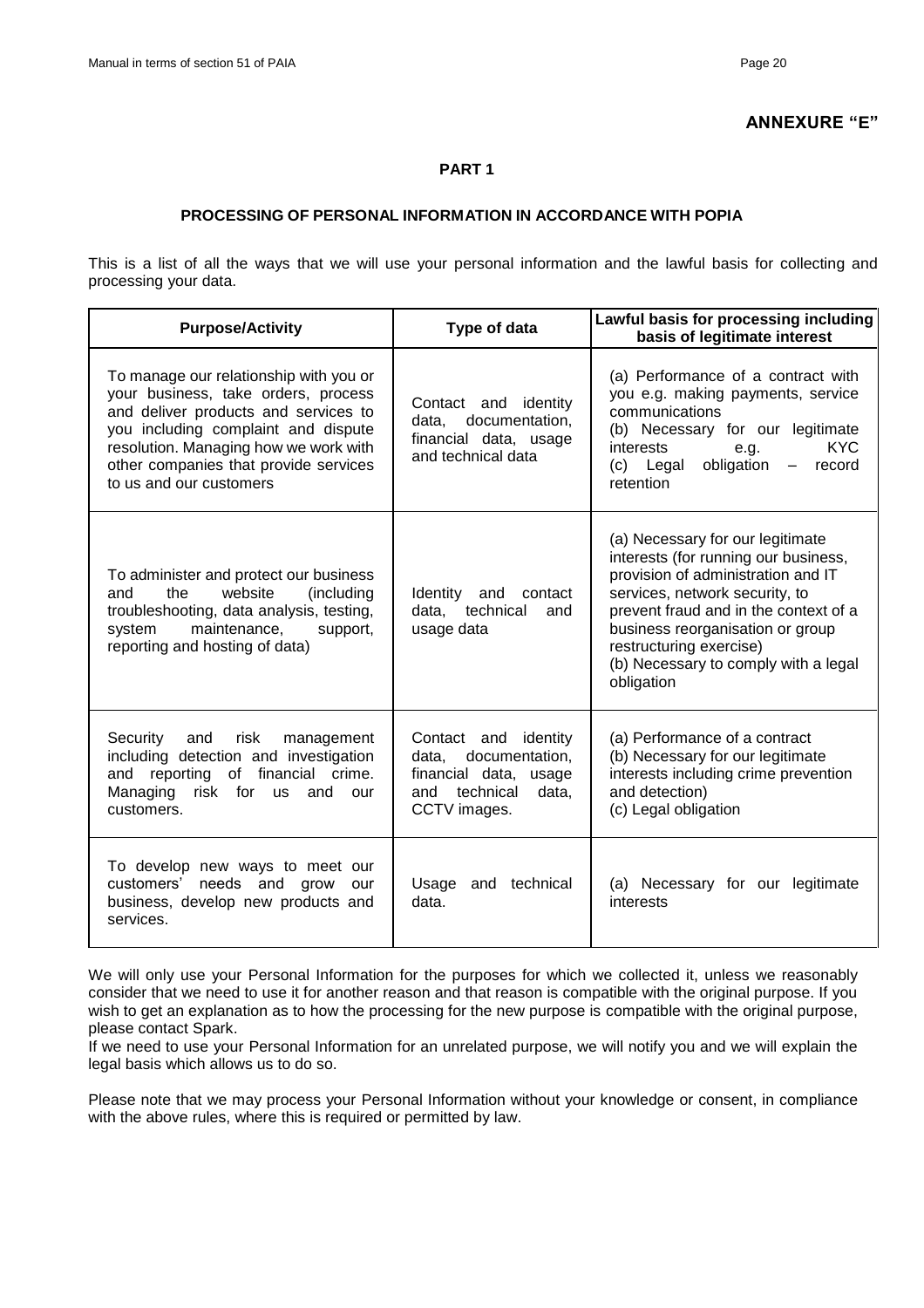#### **PART 2**

#### **Categories of Data Subjects and categories of Personal Information relating thereto**

We collect contact details in each case and then supplementary information required for the purposes of fulfilling the relationship Spark has with you which may in the case of an employment relationship include special information categories of data.

We also collect, use and share statistical or demographic data. This may be derived from your Personal Information but is not considered Personal Information in law as this data does not directly or indirectly reveal your identity. For example, we may aggregate your usage data to calculate the percentage of users accessing a specific website feature. However, if we combine or connect aggregated data with your Personal Information so that it can directly or indirectly identify you, we treat the combined data as Personal Information which will be treated and used in accordance with POPIA.

| Data Type                          | <b>Description</b>                                                                                                                                              |
|------------------------------------|-----------------------------------------------------------------------------------------------------------------------------------------------------------------|
| <b>Contact Details</b>             | <b>Natural and Juristic Persons:</b><br>Your name/company name, physical address, how to contact you i.e. email, phone                                          |
| Financial                          | Bank account and branch code details                                                                                                                            |
| Contractual                        | Signed agreements for the services we provide you                                                                                                               |
| <b>KYC</b> supporting<br>documents | Details about you taken from documents such as company registration number, ID<br>number, passport number, driving license or birth certificate, utility bills. |
| Land Ownership                     | Property details and names of ownership                                                                                                                         |
| Communication                      | What we find out about you from letters, phone calls and emails we received from<br>you.                                                                        |
| Consent                            | Any permissions or consent you have provided us.                                                                                                                |
| <b>CIPC</b>                        | Business/organisation information, business/organisation structure                                                                                              |
| Special<br>Personal<br>Information | Biometric information and race.                                                                                                                                 |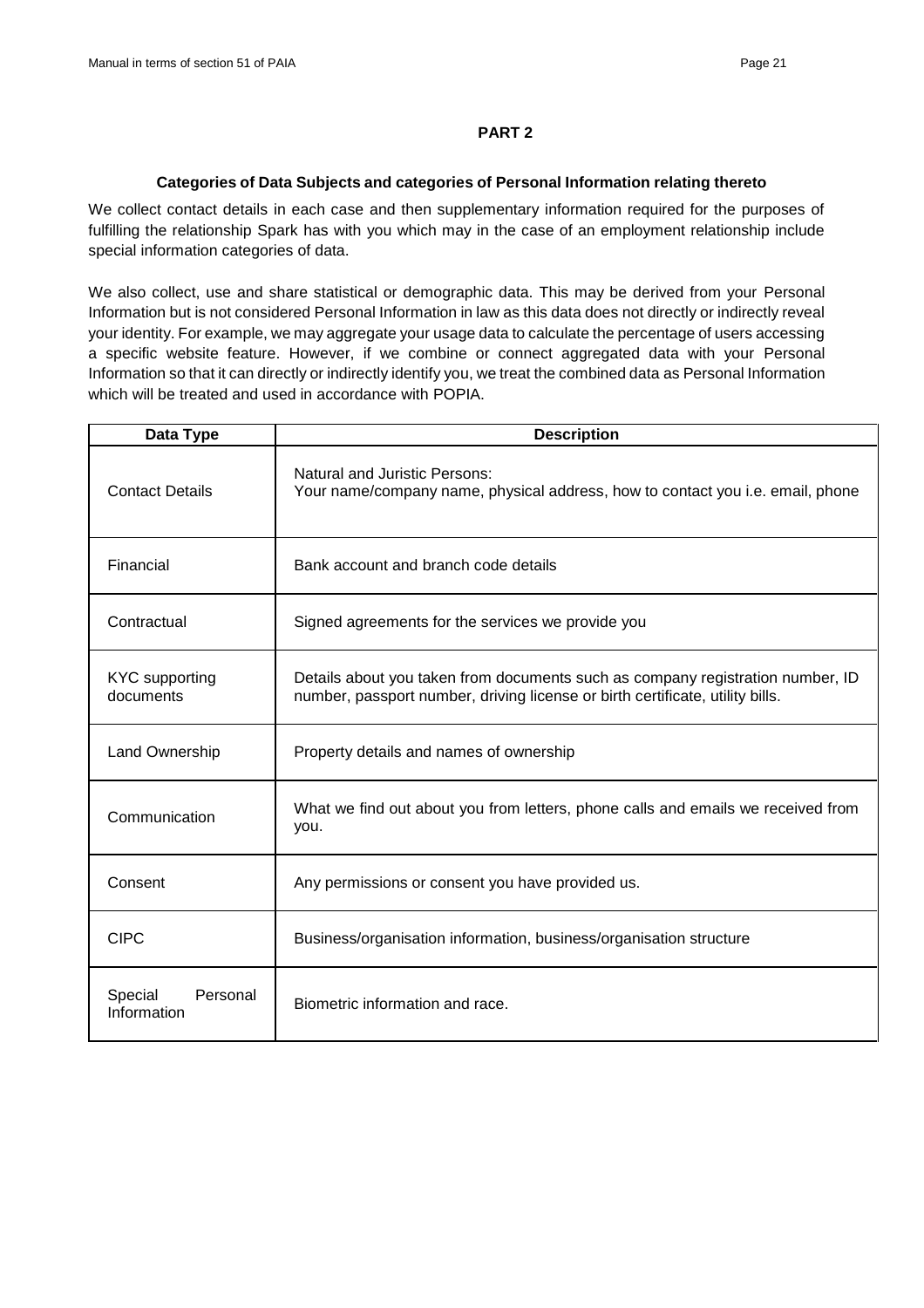### **PART 3**

#### **Recipients of Personal Information**

We have to share your Personal Information with the parties set out below for the purposes set out in the table above.

- Internal Third Parties: other companies in the Cardtronics group acting as operators and who provide IT, system administration and other services to Spark and the Cardtronics group and its customers.
- External Third Parties: service providers, acting as operators who provide services to Spark and its customers.
- Professional advisers acting as operators including lawyers, bankers, fraud and other crime prevention agencies, auditors and insurers.
- South African Revenue Services, regulators and other authorities acting as opertors who require reporting of certain activities.
- Agents and advisers who we use to help run your accounts and services, collect what you owe, and explore new ways of doing business.
- Third parties to whom we may choose to sell, transfer, or merge parts of our business or our assets. Alternatively, we may seek to acquire other businesses or merge with them. If a change happens to our business, then the new owners may use your Personal Information in the same way as set out above.

We require all third parties to respect the security of your Personal Information and to treat it in accordance with the law. We do not allow our third-party service providers to use your Personal Information for their own purposes and only permit them to process your Personal Information for specified purposes and in accordance with our instructions.

When Spark receives Personal Information from a third party on behalf of a data subject, it requires confirmation that the third party has a lawful justification and/or agreement from the data subject that they are aware of the contents of this PAIA manual, the Spark privacy policy, the applicable legislation and do not have any objection to Spark processing the data subject Personal Information in accordance with the Spark privacy policy.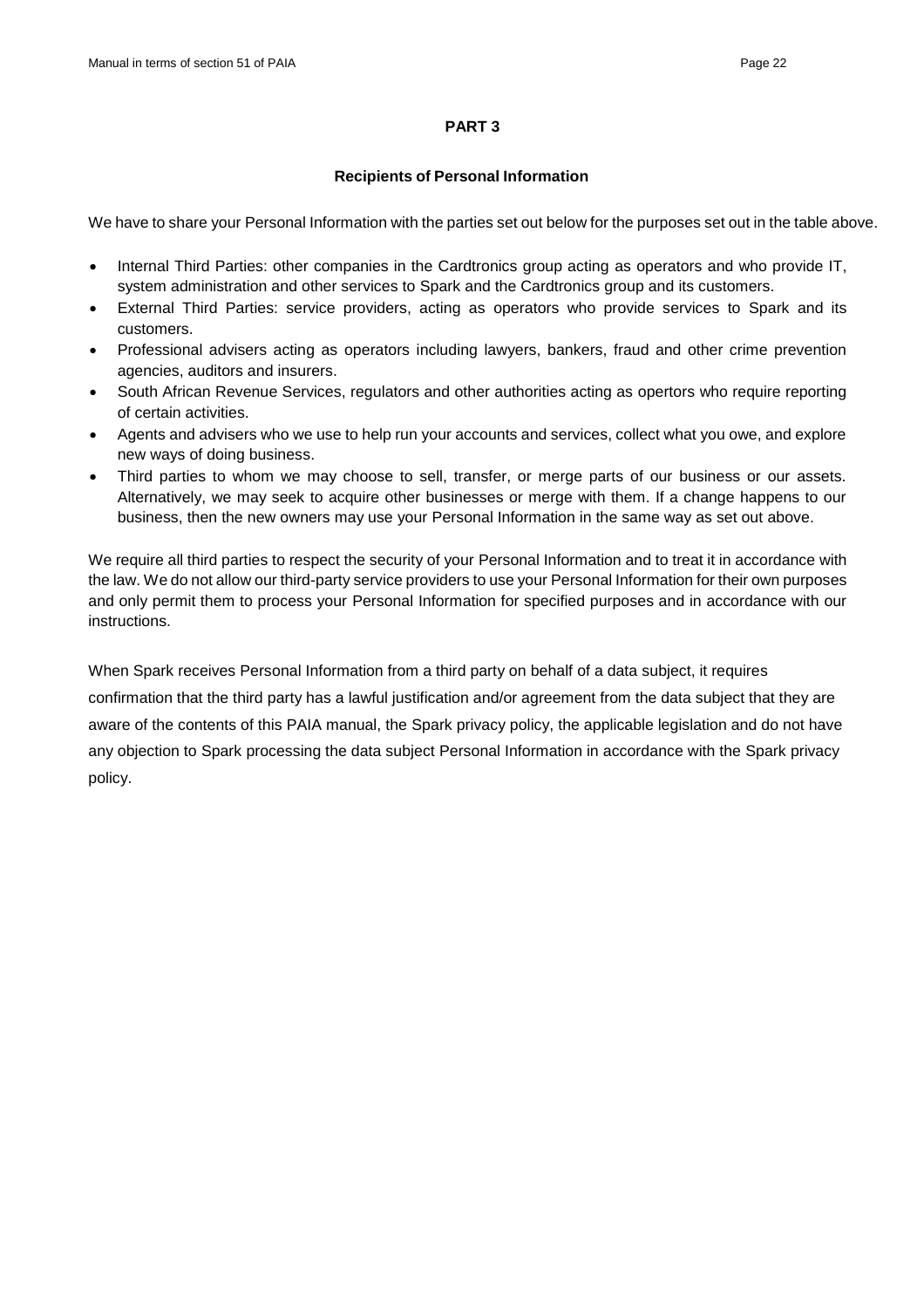#### **PART 4**

#### **Cross border transfers of Personal Information**

When making authorised disclosures or transfers of personal information in terms of section 72 of POPIA, Spark will only transfer Personal Information across South African borders if the relevant transactions or situation requires trans-border processing. Spark will only do so in accordance with South African legislative requirements, or if the Data Subject consents to the transfer of their Personal Information to third parties in foreign countries

Spark will take steps to ensure that operators (suppliers and third parties) in foreign countries are bound by laws, binding corporate rules or binding agreements that provide an adequate level of protection of Personal Information and uphold principles for reasonable and lawful processing of personal information, in terms of POPIA.

Spark will take steps to ensure that operators (suppliers and third parties) that process Personal Information in jurisdictions outside of South Africa, apply adequate safeguards as outlined in paragraph Part 5 below.

#### **PART 5**

#### **Description of information security measures**

Spark undertakes to institute and maintain the data protection measures to accomplish the following objectives outlined below. Spark has put in place appropriate security measures to prevent your Personal Information from being accidentally lost, used or accessed in an unauthorised way, altered or disclosed. Spark may use alternative measures and adapt to technological security development, as needed, provided that the objectives are achieved. In addition, Spark shall limit access to your Personal Information to those employees, agents, contractors and other third parties who have a business need to know. Such parties will only process your Personal Information on our instructions and they are subject to a duty of confidentiality. Spark has put in place procedures to deal with any suspected Personal Information breach and will notify you and any applicable regulator of a breach where we are legally required to do so.

#### 1. **Access Control of Persons**

- 1.1 Spark shall implement suitable measures in order to prevent unauthorised persons from gaining access to the data processing equipment where the data are processed.
- 1.2 Spark follows a formal process to grant or revoke access to Spark resources. System access is based on the concepts of least-privilege, so that authorised access is commensurate with defined responsibilities.
- 1.3 Spark has established documented procedures for secure creation and deletion of user accounts, including processes to disable and/or delete accounts for terminated personnel.
- 1.4 Spark security policy establishes password requirements that include password change, reuse and complexity.

#### 2. **Organisation Control**

2.1 Spark maintains a dedicated Information Security group, led by its Chief Information Security Officer. The Information Security team includes specialists in threat and vulnerability management, incident response, application security and Information Security risk management.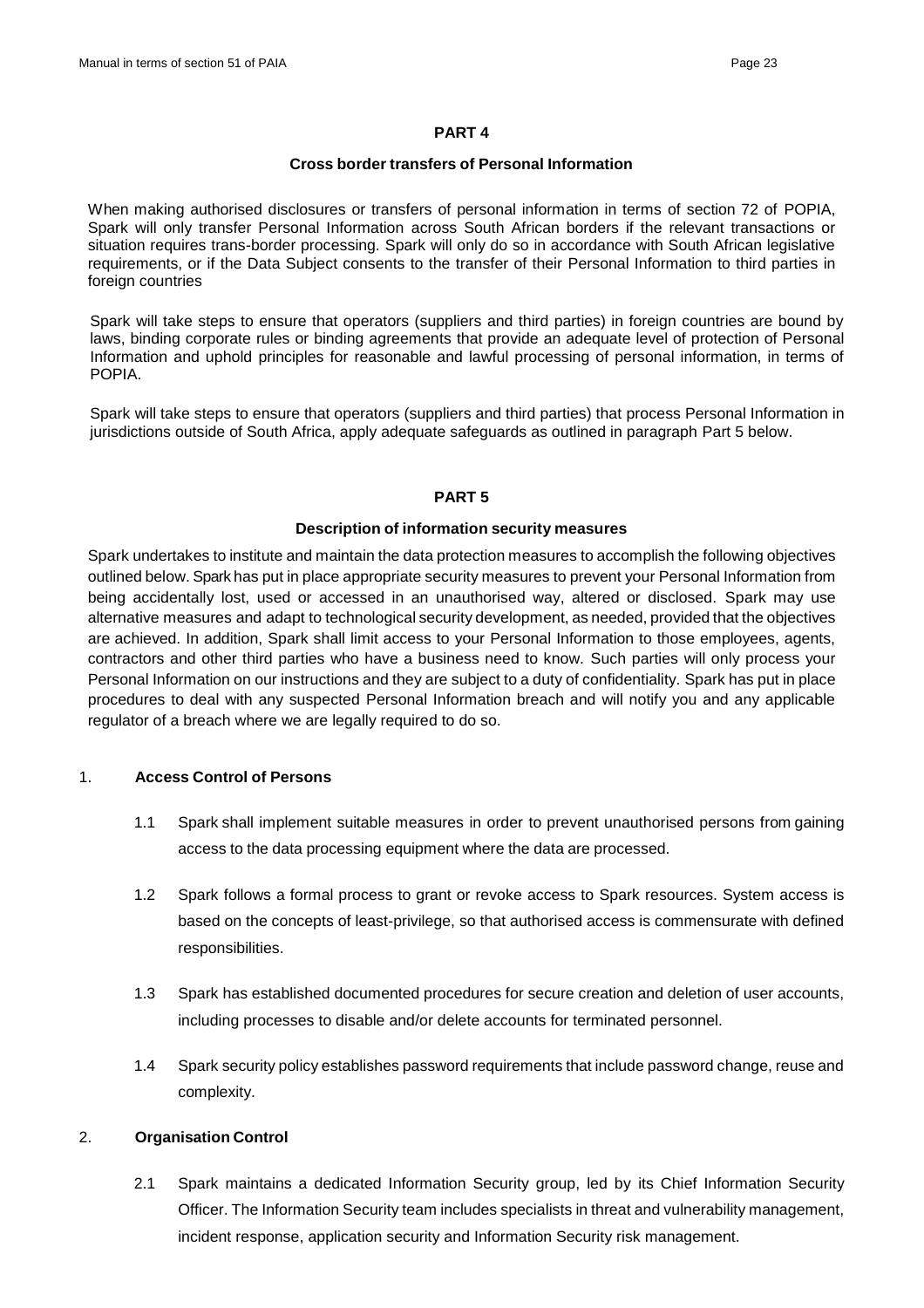2.2 Spark Information Security group have defined a set of information security policies and standards to support information security across the global business

#### 3. **Human Resources Security**

- 3.1 Spark personnel receiving access to client information undergo pre-employment background checks.
- 3.2 All Spark employees are required to agree to maintain the confidentiality of client information and to complete information security and privacy awareness training.

#### 4. **Physical and Environmental Security.**

- 4.1 Spark data centres are surrounded by perimeter fencing, and require biometric and key card access through multiple gates to enter their facilities. Access to Spark data centres are restricted to authorised personnel only.
- 4.2 Security systems and supporting controls are implemented in all Spark sites to provide access control, video monitoring and auditing services.
- 4.3 Offices are not accessible to general public and Spark operates a "clean desk" policy to minimise risk to unauthorised access to data and operates a confidential and secure document shredding facility.

#### 5. **Operations Management.**

- 5.1 Spark IT organisation has established and maintains standard operating procedures which include a repository of procedures, formal review and approval processes, and revision management, as well as a change control process, which includes risk assessment, test and back out procedures, communication planning, management review, and approval components.
- 5.2 Spark maintain separate development and production environments. Lab environments are separated from production environments by firewalls. Spark has established procedures requiring the use of the change management process to transfer changes from development to production.
- 5.3 Spark uses enterprise class security solutions to provide a secure computing environment. These solutions are centrally managed and configured to retrieve updates automatically. Spark laptops and desktops run a security suite which includes virus protection anti-spyware, firewalls, host intrusion detection, application whitelisting, endpoint rights management, privileged user management, whole disk encryption and advanced threat detection. Spark server systems run server class versions of the antivirus and application whitelisting solutions used for laptops.
- 5.4 Spark systems are configured to use a network time server designed to ensure log synchronization for event correlation. Spark maintains system audit logs for servers and network devices that log the occurrence of system faults and security events and facilitate examination of abnormal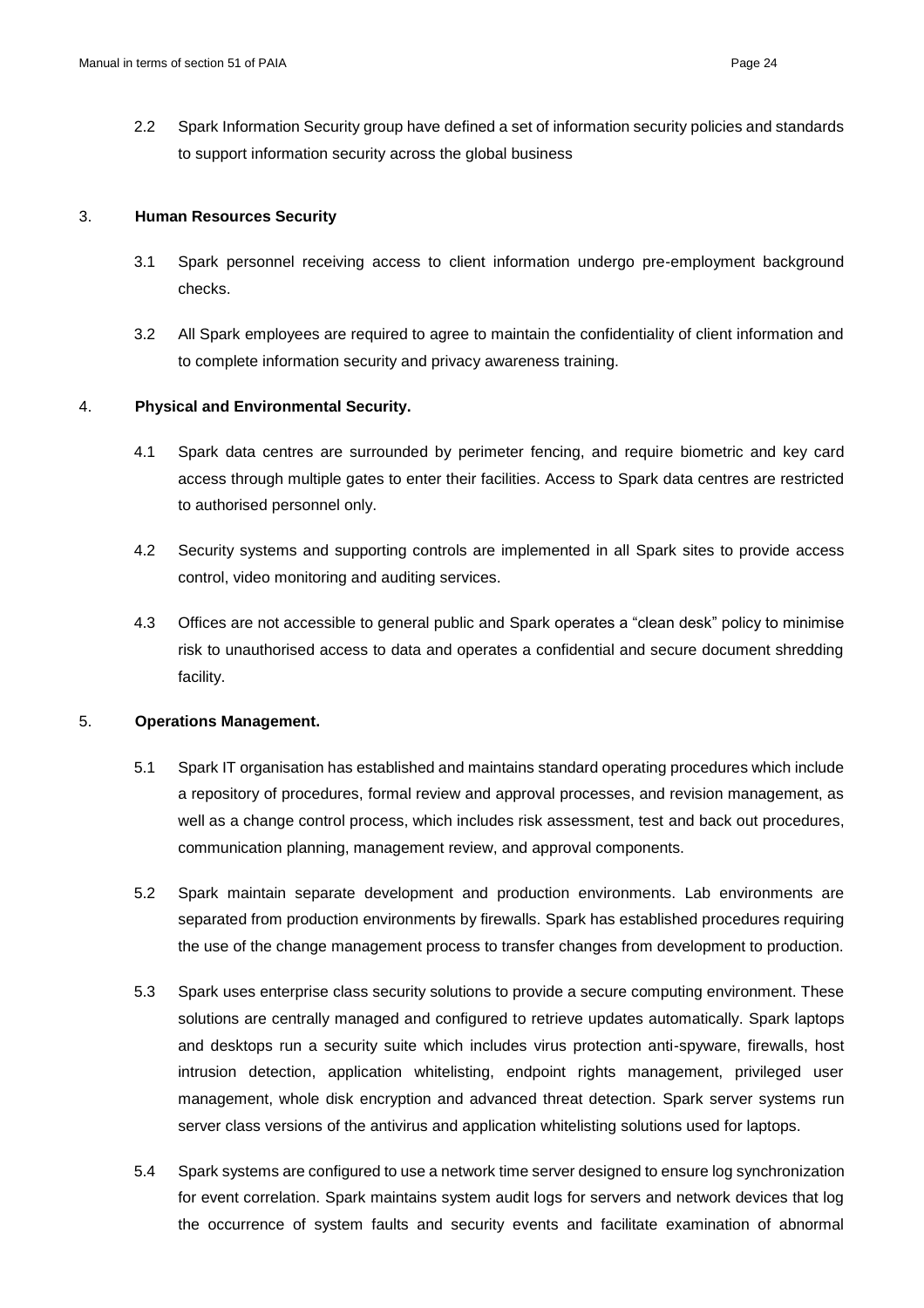activities. Security logs are collected to a central security information and event management (SIEM) system to prevent modification or removal of administration and user activities.

- 5.5 Spark have established processes and procedures for performing periodic vulnerability scans of its IT systems, which specify the use of multiple vulnerability scanning software packages, the creation of vulnerability assessment reports, and the presentation of vulnerability scanning results to the IT operations organization and IT leadership. Vulnerability scanning of networked devices is performed on a monthly basis.
- 5.6 Spark has patch management processes and tools to assess and deploy operating system and application-specific patches and updates. Spark continually reviews and risk assesses patches and updates as they are released to determine their criticality. Patches released on a regularly scheduled basis are applied following the release; off-cycle or other patches determined to be critical are applied as needed to ensure protection from vulnerabilities.

#### 6. **Communications Security.**

- 6.1 Only IT-approved and managed wireless networks are permitted on the Spark network, and technologies are in place to identify and disable ports with rogue wireless networks attached. Wireless access security controls are centrally managed and use WPA2 for encryption and authentication.
- 6.2 All internet ingress points feature firewall segregation. Intrusion detection system appliances are located at strategic points in the network. The intrusion detection system feeds a central SIEM system that is monitored by the Information security team. Firewall logging is enabled to track communications (failed and successful access attempts) between the Internet and the internal Spark network. Console access to the firewalls is restricted to a small number of authorised individuals
- 6.3 Spark requires encryption in transit of client Personal Information transmitted over public or wireless networks. Spark uses virtual private network (VPN) to enable secure, Internet-based remote access to the Spark internal network by Spark personnel and contractor endpoints.

#### 7. **Supplier Relationships.**

- 7.1 Spark has implemented security controls designed to ensure that external parties who provide IT and other back office services to Spark do so in a manner consistent with Sparks' standards for the security of information systems. Spark's vendor management program is designed to ensure that external parties meet Spark's standards through risk categorisation, due diligence, contractual requirements, and ongoing monitoring and assessments.
- 7.2 Access to Spark systems is controlled using a least privilege principle (e.g., providers are only permitted a level of access to systems consistent with the business need for access). Access is controlled at the physical, network, platform and application levels.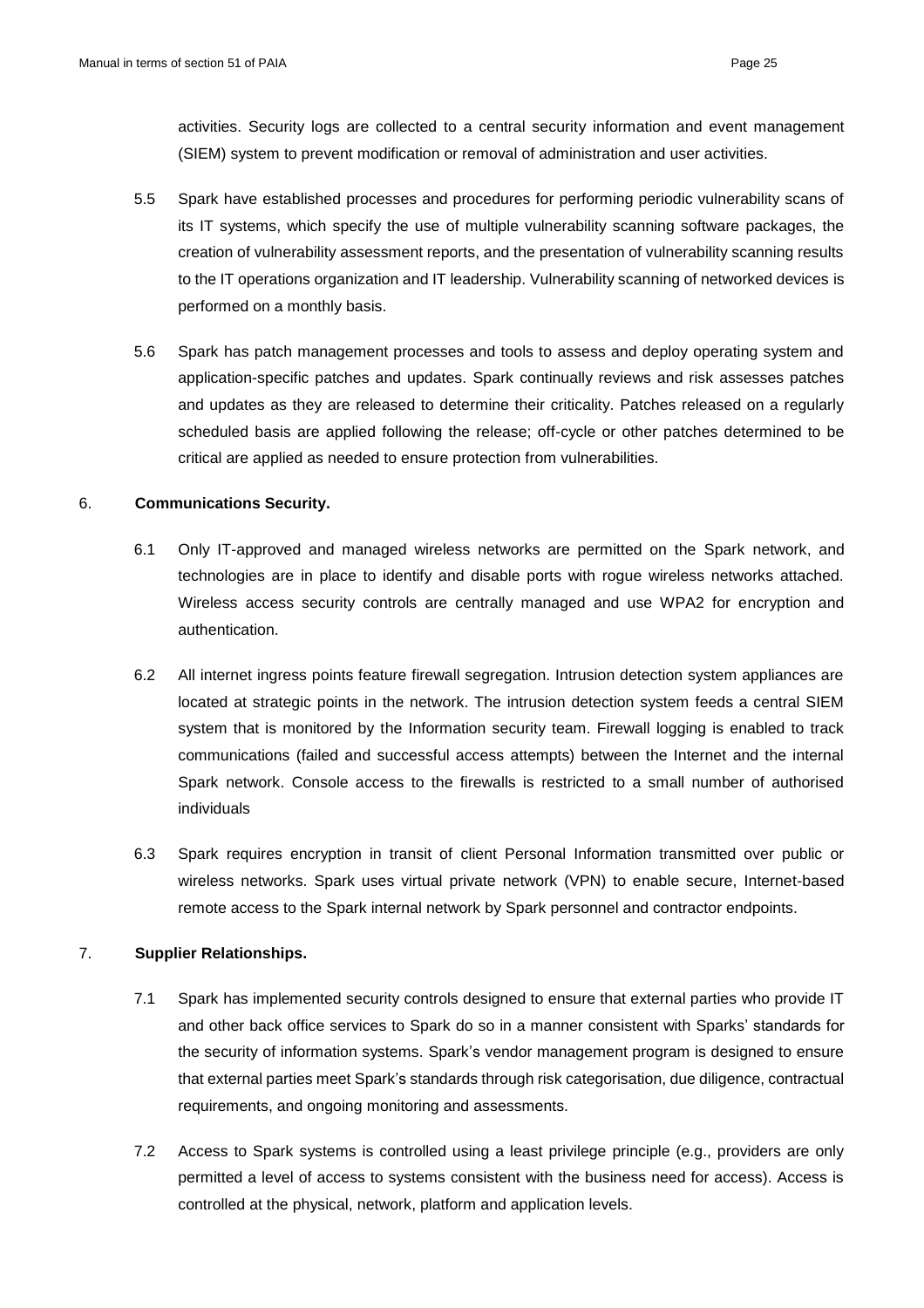7.3 Suppliers that process data on behalf of Spark will be issued with data processing addendums to their existing contracts with Spark to ensure that any processing they undertake is compliant with POPIA and that any international transfers of data, including those to any sub-operators, are covered by adequate and sufficient data protection mechanisms.

#### 8. **Business Continuity.**

8.1 Spark maintains a Business Continuity Program that evaluates and manages potential threats and responds to actual events to minimise disruption to Spark services and operations, and is designed so that, should a disaster occur, Spark can continue to deliver on client obligations.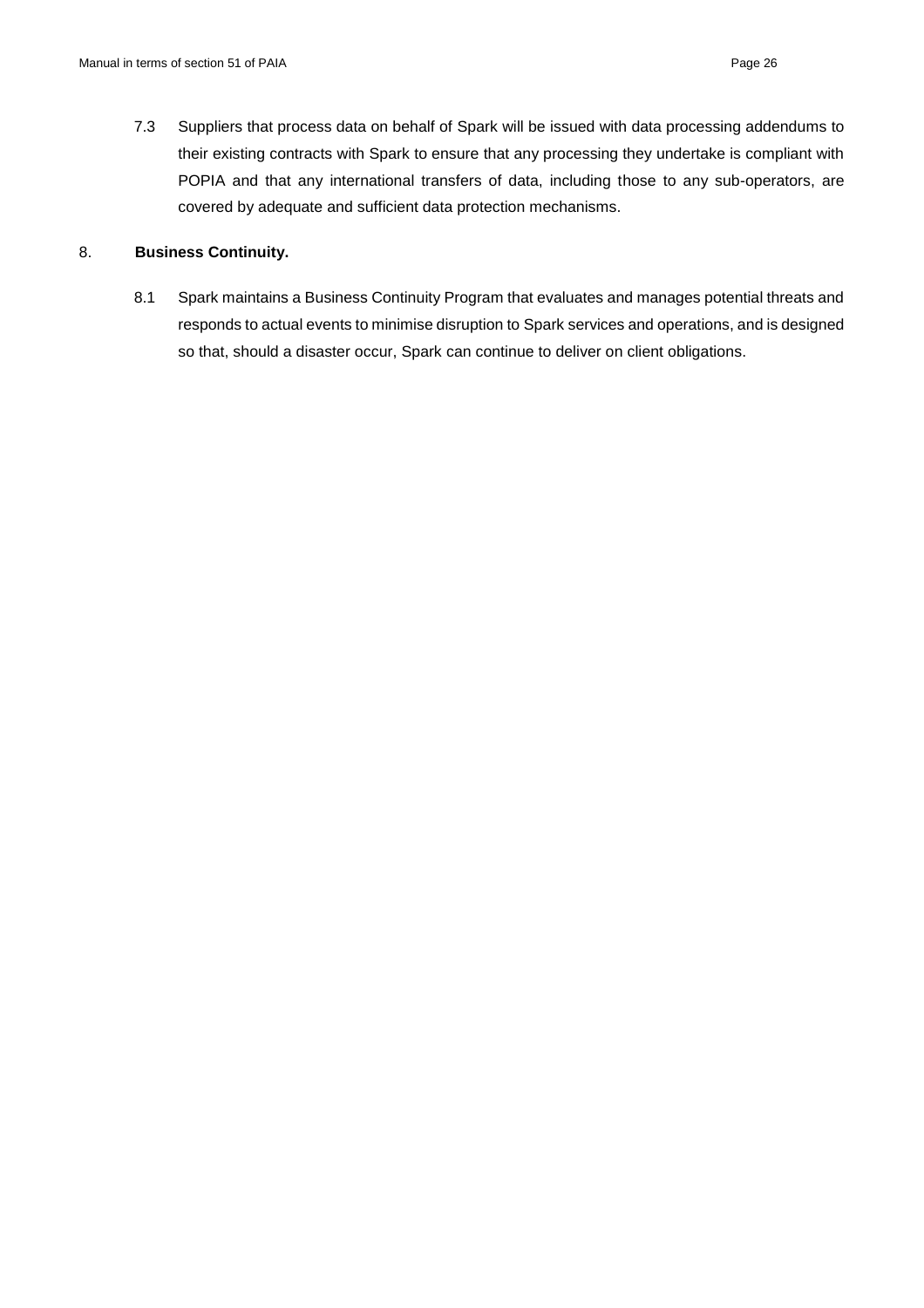#### **ANNEXURE "F"**

# **OBJECTION TO THE PROCESSING OF PERSONAL INFORMATION IN TERMS OF SECTION 11(3) OF THE PROTECTION OF PERSONAL INFORMATION ACT, 2013**

#### **REGULATIONS RELATING TO THE PROTECTION OF PERSONAL INFORMATION, 2018**

#### **Note:**

- 1 Affidavits or other documentary evidence as applicable in support of the objection may be attached.
- 2 If the space provided for in this Form is inadequate, submit information as an Annexure to this Form and sign each page.
- 3 Complete as is applicable.

| A                                                        | <b>DETAILS OF DATA SUBJECT</b>                                                                                             |
|----------------------------------------------------------|----------------------------------------------------------------------------------------------------------------------------|
| Name(s) and surname/ registered name of data<br>subject: |                                                                                                                            |
| Unique Identifier/ Identity Number                       |                                                                                                                            |
| Residential, postal or business address:                 |                                                                                                                            |
| Contact number(s):                                       |                                                                                                                            |
| Fax number / E-mail address:                             |                                                                                                                            |
| в                                                        | <b>DETAILS OF RESPONSIBLE PARTY</b>                                                                                        |
| Name(s) and surname/ registered name of data<br>subject: |                                                                                                                            |
| Residential, postal or business address:                 |                                                                                                                            |
| Contact number(s):                                       |                                                                                                                            |
| Fax number / E-mail address:                             |                                                                                                                            |
| C                                                        | <b>REASONS FOR OBJECTION IN TERMS OF</b><br>SECTION 11(1)(d) to (f) (Please provide<br>detailed reasons for the objection) |
|                                                          |                                                                                                                            |
|                                                          |                                                                                                                            |
|                                                          |                                                                                                                            |

**SIGNED AT .......................................... THIS ...................... DAY OF ...........................20………...**

**............................................................**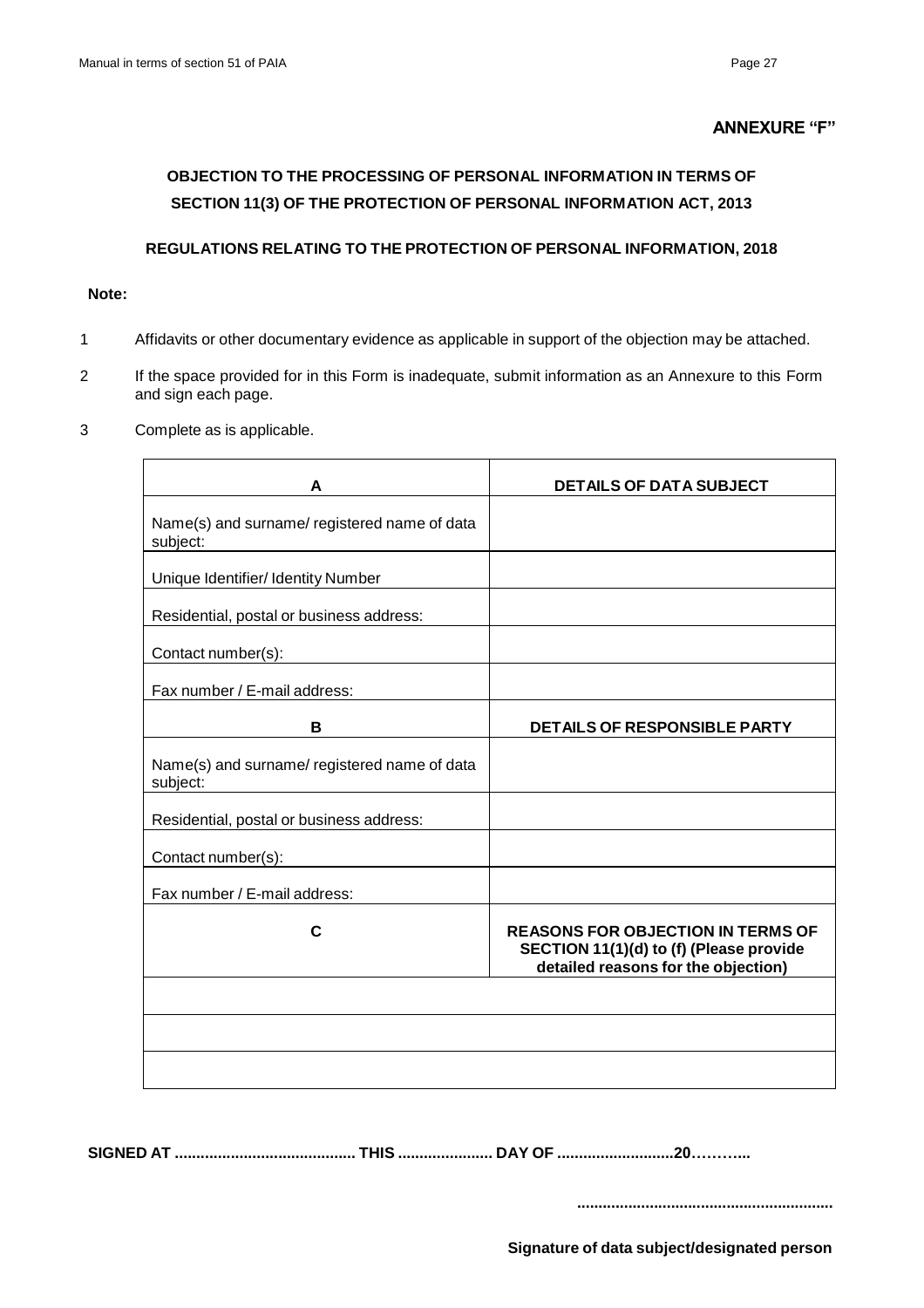#### **ANNEXURE "G"**

# **REQUEST FOR CORRECTION OR DELETION OF PERSONAL INFORMATION OR DESTROYING OR DELETION OF RECORD OF PERSONAL INFORMATION IN TERMS OF SECTION 24(1) OF THE PROTECTION OF PERSONAL INFORMATION ACT, 2013**

### **REGULATIONS RELATING TO THE PROTECTION OF PERSONAL INFORMATION, 2018**

#### **Regulation 3**

#### **Note:**

- 1. Affidavits or other documentary evidence as applicable in support of the request may be attached.
- 2. If the space provided for in this Form is inadequate, submit information as an Annexure to this Form and sign each page.
- 3. Complete as is applicable.

Mark the appropriate box with an "x".

#### **REQUEST FOR:**



**Correction or deletion of the personal information about the data subject which is in possession or under the control of the responsible party.**



**Destroying or deletion of a record of personal information about the data subject which is in possession or under the control of the responsible party and who is no longer authorised to retain the record of information.**

| A                                                        | <b>DETAILS OF DATA SUBJECT</b> |
|----------------------------------------------------------|--------------------------------|
| Name(s) and surname/registered name of data<br>subject:  |                                |
| Unique Identifier/ Identity Number                       |                                |
| Residential, postal or business address:                 |                                |
| Contact number(s):                                       |                                |
| Fax number / E-mail address:                             |                                |
| в                                                        | DETAILS OF RESPONSIBLE PARTY   |
| Name(s) and surname/ registered name of data<br>subject: |                                |
| Residential, postal or business address:                 |                                |
| Contact number(s):                                       |                                |
| Fax number / E-mail address:                             |                                |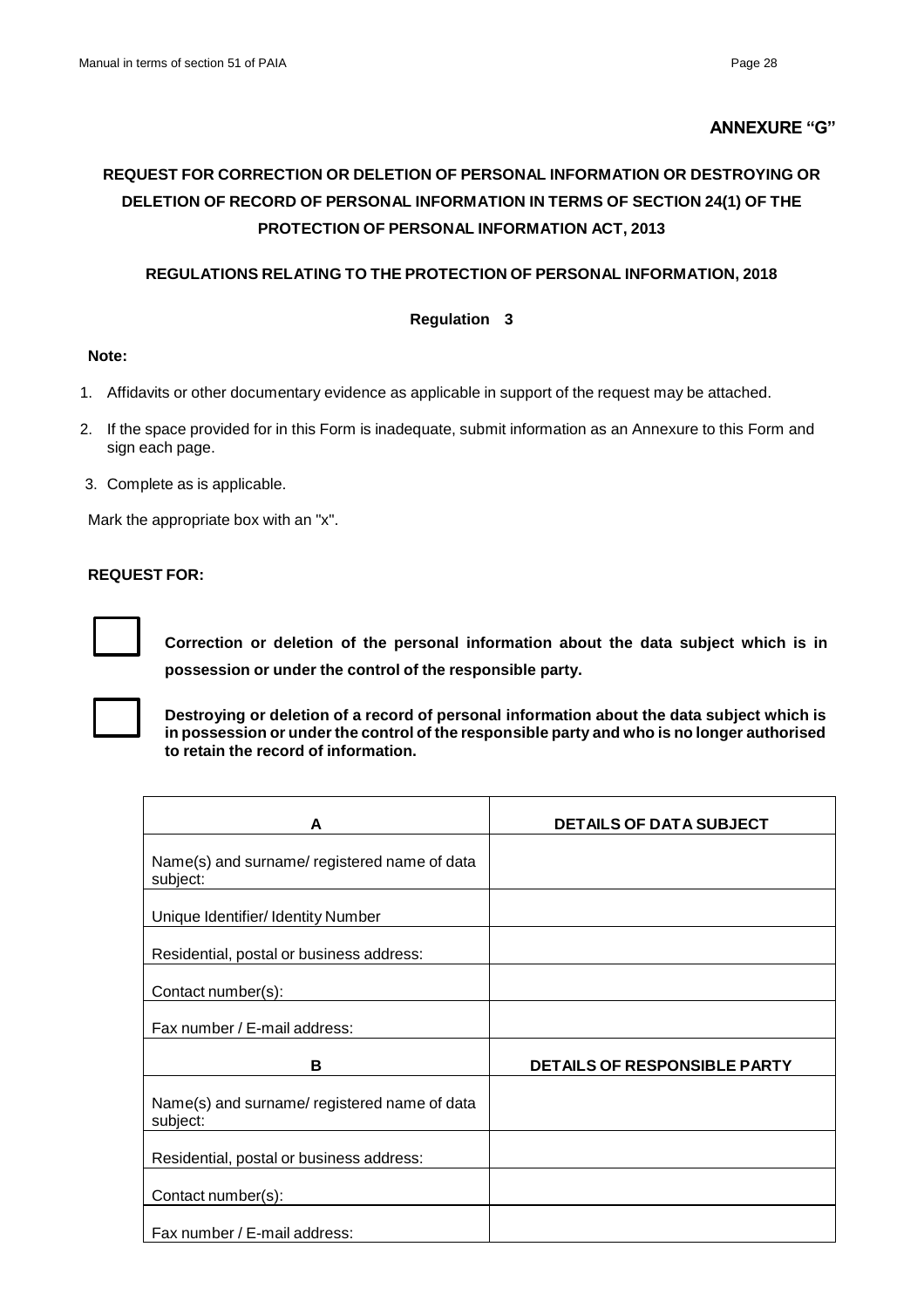| <b>REASONS FOR OBJECTION IN TERMS OF</b><br>SECTION 11(1)(d) to (f) (Please provide<br>detailed reasons for the objection) |
|----------------------------------------------------------------------------------------------------------------------------|
|                                                                                                                            |
|                                                                                                                            |
|                                                                                                                            |

| D | <b>REASONS FOR *CORRECTION OR</b><br><b>DELETION OF THE PERSONAL</b><br><b>INFORMATION ABOUT THE DATA SUBJECT</b><br>IN TERMS OF SECTION 24(1)(a) WHICH IS IN<br><b>POSSESSION OR UNDER THE CONTROL</b><br>OF THE RESPONSIBLE PARTY; and or<br><b>REASONS FOR *DESTRUCTION OR</b><br><b>DELETION OF A RECORD OF PERSONAL</b><br><b>INFORMATION ABOUT THE DATA SUBJECT</b><br>IN TERMS OF SECTION 24(1)(b) WHICH THE<br><b>RESPONSIBLE PARTY IS NO LONGER</b><br><b>AUTHORISED TO RETAIN. (Please provide</b><br>detailed reasons for the request) |
|---|---------------------------------------------------------------------------------------------------------------------------------------------------------------------------------------------------------------------------------------------------------------------------------------------------------------------------------------------------------------------------------------------------------------------------------------------------------------------------------------------------------------------------------------------------|
|   |                                                                                                                                                                                                                                                                                                                                                                                                                                                                                                                                                   |
|   |                                                                                                                                                                                                                                                                                                                                                                                                                                                                                                                                                   |
|   |                                                                                                                                                                                                                                                                                                                                                                                                                                                                                                                                                   |
|   |                                                                                                                                                                                                                                                                                                                                                                                                                                                                                                                                                   |